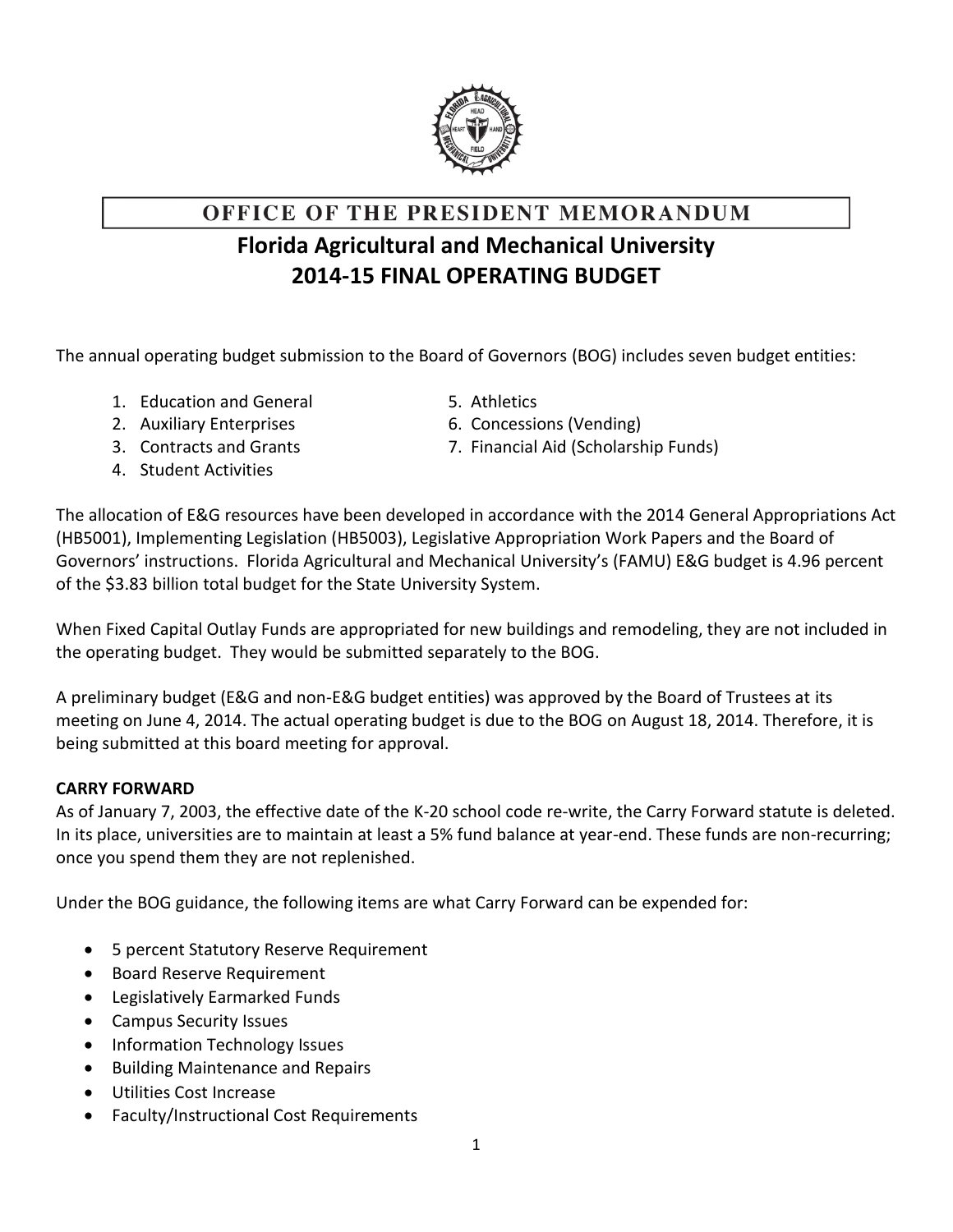- **•** Tuition Differential
- **•** Equipment Replacements
- Non-recurring E&G related expenditures only

#### **DIFFERENTIAL TUITION**

There are statutory and BOG reporting and spending requirements for these funds. Per Florida Statutes 1009.24: "The revenue generated from the tuition differential must be spent solely for improving the quality of direct undergraduate instruction and support services. Information relating to the annual receipt and expenditure of the proceeds from the assessment of the tuition differential shall be reported by the university in accordance with guidelines established by the Board of Governors."

#### **NON-E&G BUDGET ENTITIES**

#### **BOG and Legislative Budget Policies**

Beginning in 2002-03, the operating budgets for these units are approved by the FAMU Board of Trustees (BOT). Universities establish budget authority as needed provided they have sufficient revenue to cover projected expenditures. These budgets are not appropriated.

#### **Auxiliary Enterprises**

This budget entity includes the Auxiliary Trust Fund, Parking and Housing Trust Funds, and the Debt Service Trust Funds. Revenues in this budget entity are generated primarily from sales to students, faculty and staff, university departments, and others.

#### **Contracts and Grants (C&G)**

Revenues in this budget entity are generated from Federal, State, and Local government contracts and grants. The budget submitted to the BOG is for the budget entity as a whole and does not provide details by department. The Developmental Research School (DRS) is also classified within this budget entity.

#### **Student Activities**

This budget entity's primary revenue source is Student Government funds collected via the Activity and Service Fee portion of the per-credit-hour fee. Also included in this budget entity are self-generated revenues earned by areas such as orientation and late fees.

#### **Athletics**

Revenues are generated primarily from ticket sales, MEAC revenue sharing, game guarantees, and advertising. Most of the revenue is related to football. The students' per-credit-hour athletic fee also goes into this budget entity.

#### **Concessions**

The revenue for this budget entity comes from contract commissions from vendors who provide vending machines on campus (primarily Coca-Cola). Expenditures are primarily for items related to entertainment and programs in furtherance of university business.

#### **Financial Aid**

This budget includes the scholarship funds and grants.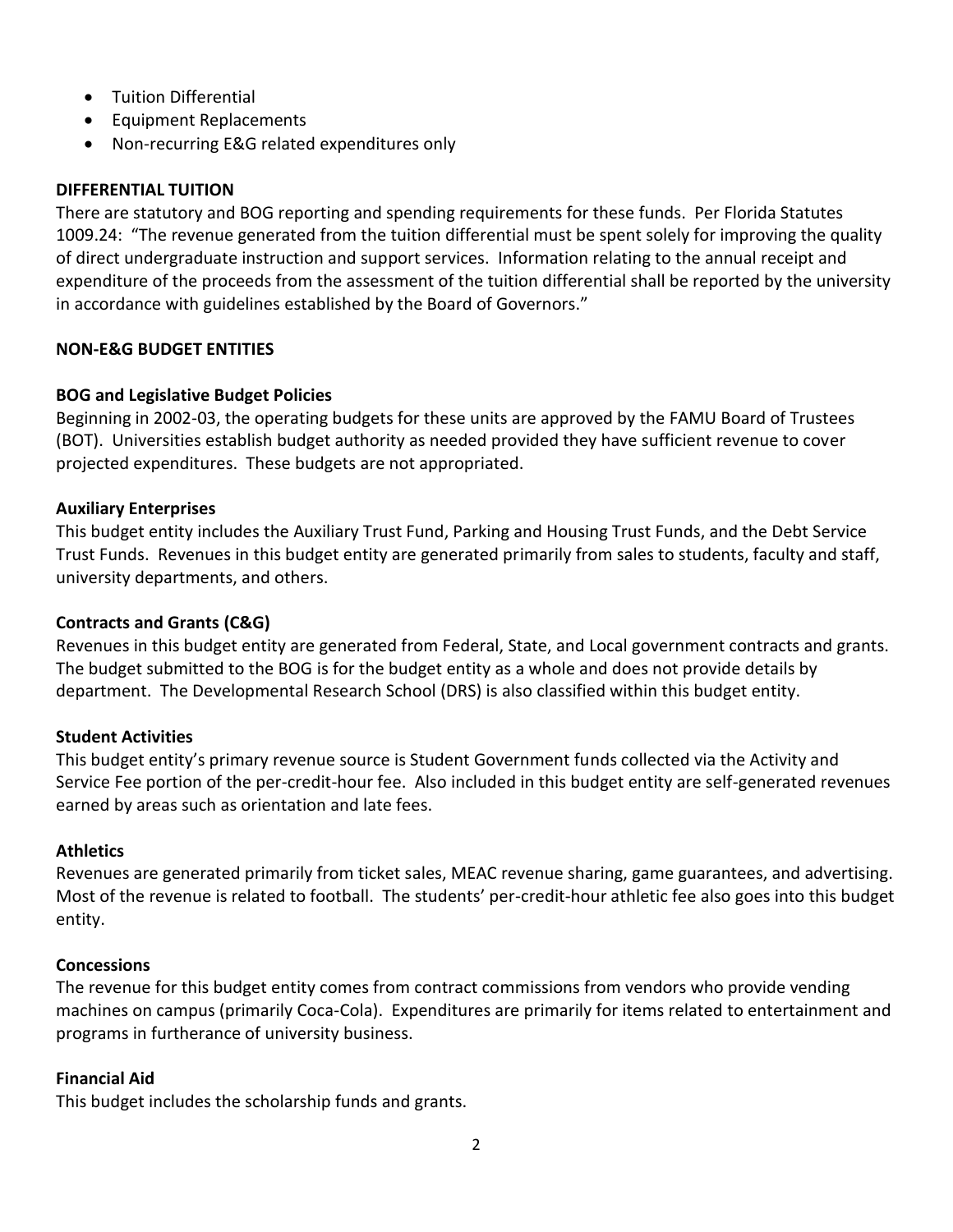#### **NOTES**

#### **Budget**

Per BOG standard practice, budget in these entities is requested for current year cash basis activity plus the previous year's ending encumbrances; therefore budgets may include more than one year's activity. Last year's encumbrances paid in the current year plus current year cash expenditures.

#### **Expenditures**

Expenditures for non-E&G budget entities in the history year schedules are cash basis expenditures.

#### **Operating Budget Categories**

Salaries, Other Personnel Services, Expense, Other Capital Outlay, Special Categories & Direct Cost (C&G only)

#### **Non-Operating Budget Categories**

Debt Service, Transfers Out, Indirect Cost (C&G only)

| 2014-2015 E&G Appropriations  |                  |  |  |  |  |  |  |  |  |  |
|-------------------------------|------------------|--|--|--|--|--|--|--|--|--|
|                               |                  |  |  |  |  |  |  |  |  |  |
| <b>General Revenue</b>        | \$<br>95,662,106 |  |  |  |  |  |  |  |  |  |
| Lottery                       | 14,834,223       |  |  |  |  |  |  |  |  |  |
| <b>Student Fee Trust Fund</b> | 72,446,932       |  |  |  |  |  |  |  |  |  |
| <b>Student Financial Aid</b>  | 624,417          |  |  |  |  |  |  |  |  |  |
| <b>Risk Management</b>        | 1,265,683        |  |  |  |  |  |  |  |  |  |
|                               |                  |  |  |  |  |  |  |  |  |  |
| Total                         | 184,833,361      |  |  |  |  |  |  |  |  |  |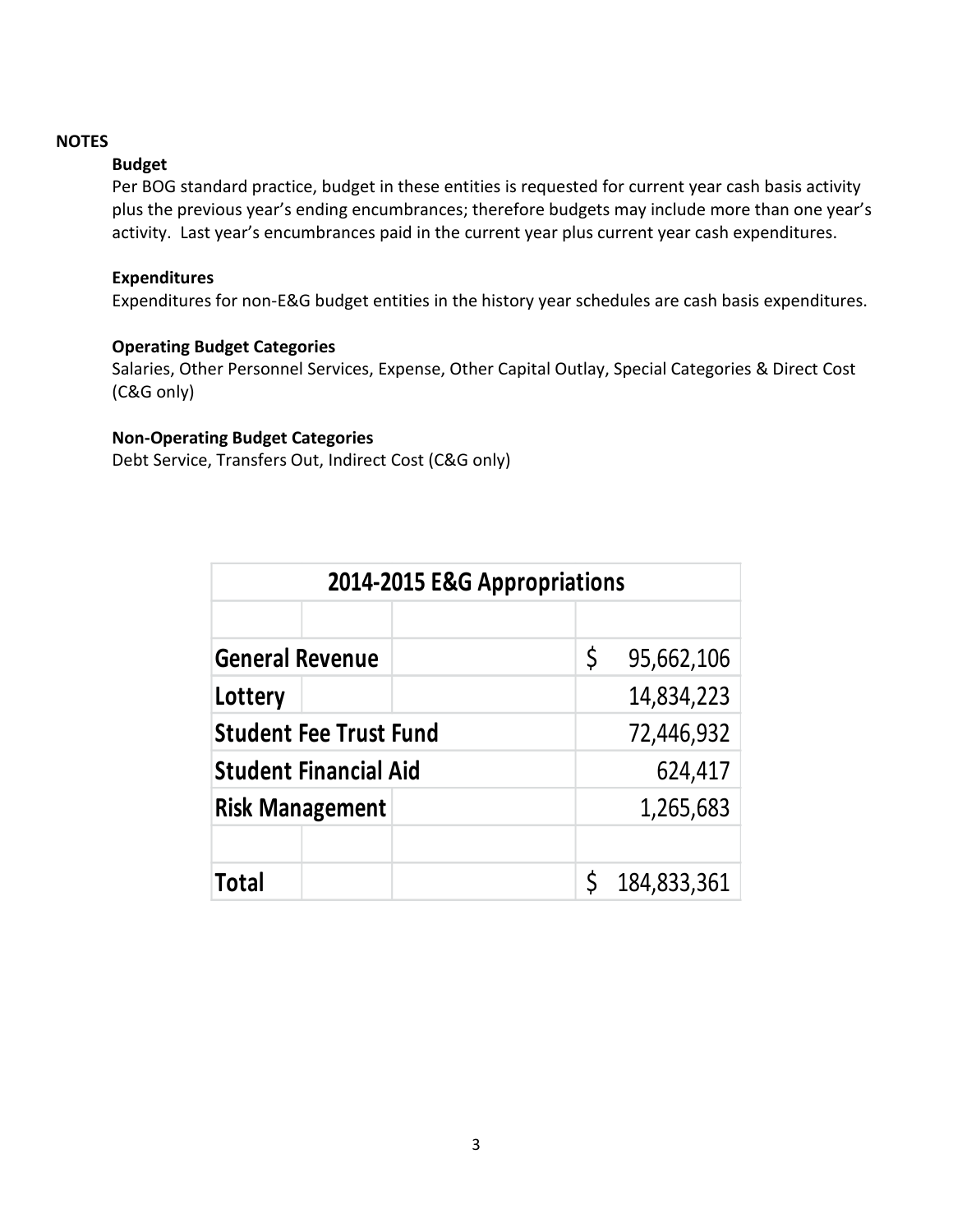|                                                                                                                                                                                                                                                                                                |                                    | <b>FLORIDA A&amp;M UNIVERSITY</b><br><b>2014-2015 E&amp;G ALLOCATIONS</b> |                                     |                                                 |                                                       |                                          |
|------------------------------------------------------------------------------------------------------------------------------------------------------------------------------------------------------------------------------------------------------------------------------------------------|------------------------------------|---------------------------------------------------------------------------|-------------------------------------|-------------------------------------------------|-------------------------------------------------------|------------------------------------------|
| <b>2013-2014 FINAL BUDGET</b>                                                                                                                                                                                                                                                                  | General<br>Revenue<br>\$84,585,469 | Lottery<br>\$11,940,834                                                   | <b>Student Fees</b><br>\$73,003,785 | Student<br>Financial<br>Assistance<br>\$624,417 | <b>Risk</b><br>Management<br>Insurance<br>\$1,265,683 | Total<br>Appropriations<br>\$171,420,188 |
| A FAMU Crestview Center                                                                                                                                                                                                                                                                        | (\$1,500,000)                      |                                                                           |                                     |                                                 |                                                       | (\$1,500,000)                            |
|                                                                                                                                                                                                                                                                                                |                                    |                                                                           |                                     |                                                 |                                                       |                                          |
| 2013-2014 Recurring Budget                                                                                                                                                                                                                                                                     | \$83,085,469                       | \$11,940,834                                                              | \$73,003,785                        | \$624,417                                       | \$1,265,683                                           | \$169,920,188                            |
| B 2013-2014 Health Insurance Annualization                                                                                                                                                                                                                                                     | \$901,498                          |                                                                           |                                     |                                                 |                                                       | \$901,498                                |
| C 2013-2014 Annualization Grad Asst Pay Inc                                                                                                                                                                                                                                                    | \$9,100                            |                                                                           |                                     |                                                 |                                                       | \$9,100                                  |
| C 2013-2014 Annualization Competitive Pay                                                                                                                                                                                                                                                      | \$432,369                          |                                                                           |                                     |                                                 |                                                       | \$432,369                                |
| D Base Tuition Prior Year Adjustment                                                                                                                                                                                                                                                           |                                    |                                                                           | $(\$403,215)$                       |                                                 |                                                       | $(*403,215)$                             |
| E 2013-2014 Fall Annualization of Fees                                                                                                                                                                                                                                                         |                                    |                                                                           | \$320,312                           |                                                 |                                                       | \$320,312                                |
| 2013-2014 START UP BUDGET                                                                                                                                                                                                                                                                      | \$84,428,436                       | \$11,940,834                                                              | \$72,920,882                        | \$624,417                                       | \$1,265,683                                           | \$171,180,252                            |
| F Fund Shift - Balance Lottery to Available GR                                                                                                                                                                                                                                                 | $(\$2,893,389)$                    | \$2,893,389                                                               |                                     |                                                 |                                                       | \$0                                      |
| G FRS Retirement System Normal Costs                                                                                                                                                                                                                                                           | \$285,024                          |                                                                           |                                     |                                                 |                                                       | \$285,024                                |
| H Health Insurance Subsidy for Retirees                                                                                                                                                                                                                                                        | \$27,866                           |                                                                           |                                     |                                                 |                                                       | \$27,866                                 |
| I OPS Health Insurance                                                                                                                                                                                                                                                                         | \$60,717                           |                                                                           |                                     |                                                 |                                                       | \$60,717                                 |
| I Annualization of OPS Health Insurance                                                                                                                                                                                                                                                        | \$47,589                           |                                                                           |                                     |                                                 |                                                       | \$47,589                                 |
| J Estimated 2014-15 Tuition Adjustments                                                                                                                                                                                                                                                        |                                    |                                                                           | $(*473,950)$                        |                                                 |                                                       | $(*473,950)$                             |
| K New Space 2014-15                                                                                                                                                                                                                                                                            | \$762,036                          |                                                                           |                                     |                                                 |                                                       | \$762,036                                |
| L Transfer Base Funding to Univer Performance                                                                                                                                                                                                                                                  | (3,602,093)                        |                                                                           |                                     |                                                 |                                                       | $(\$3,602,093)$                          |
| M Dual Enrollment Funding Summer Only                                                                                                                                                                                                                                                          | 1,329                              |                                                                           |                                     |                                                 |                                                       | \$1,329                                  |
| N Crestview Center                                                                                                                                                                                                                                                                             | \$1,500,000                        |                                                                           |                                     |                                                 |                                                       | \$1,500,000                              |
| O Distance Learning                                                                                                                                                                                                                                                                            | 1,000,000                          |                                                                           |                                     |                                                 |                                                       | \$1,000,000                              |
| P Pharmacy Faculty Salary Adjustment                                                                                                                                                                                                                                                           | \$700,000                          |                                                                           |                                     |                                                 |                                                       | \$700,000                                |
| Q STEM Instructional Enhancements                                                                                                                                                                                                                                                              | \$2,500,000                        |                                                                           |                                     |                                                 |                                                       | \$2,500,000                              |
| R Performance Base Budgeting                                                                                                                                                                                                                                                                   | \$10,844,591                       |                                                                           |                                     |                                                 |                                                       | \$10,844,591                             |
| 2014-2015 Operating Budget                                                                                                                                                                                                                                                                     | \$95,662,106                       | \$14,834,223                                                              | \$72,446,932                        | \$624,417                                       | \$1,265,683                                           | \$184,833,361                            |
| A These allocations were non-recurring, thus they are being removed from the University's base budget.<br>B Health insurance increased April 1, 2014. There was no impact to employees. These dollars are added to the base to equate to 12 month<br>funding of the health insurance increase. |                                    |                                                                           |                                     |                                                 |                                                       |                                          |
| C Annualization of the pay increase given employees and the Graduate Assistants in October, 2014.                                                                                                                                                                                              |                                    |                                                                           |                                     |                                                 |                                                       |                                          |
| D Adjusting the base tuition back to \$103.32 from \$105.07.<br>E Annualization of 2013-14 Fall Fees.                                                                                                                                                                                          |                                    |                                                                           |                                     |                                                 |                                                       |                                          |
| F Funding was shifted from GR to Lottery.                                                                                                                                                                                                                                                      |                                    |                                                                           |                                     |                                                 |                                                       |                                          |
| G Adjustment to the FRS Retirement System                                                                                                                                                                                                                                                      |                                    |                                                                           |                                     |                                                 |                                                       |                                          |
| H Health insurance Subsidy for Retirees that are still employed with the University.                                                                                                                                                                                                           |                                    |                                                                           |                                     |                                                 |                                                       |                                          |
| I OPS Employees were eligible for Health Insurance January 1, 2014. These dollars are added to the base to equate 12 month funding.                                                                                                                                                            |                                    |                                                                           |                                     |                                                 |                                                       |                                          |
| J Tuition Adjustments                                                                                                                                                                                                                                                                          |                                    |                                                                           |                                     |                                                 |                                                       |                                          |
| K Maintenance Dollars for the Centennial Building.                                                                                                                                                                                                                                             |                                    |                                                                           |                                     |                                                 |                                                       |                                          |
| L Transfer dollars from the university base to performance base budgeting to be allocated back in "R".                                                                                                                                                                                         |                                    |                                                                           |                                     |                                                 |                                                       |                                          |
| M Dollars for students that were dual enrolled in the summer.                                                                                                                                                                                                                                  |                                    |                                                                           |                                     |                                                 |                                                       |                                          |
| N Dollars for the Crestview Center. These dollars are non-recurring.                                                                                                                                                                                                                           |                                    |                                                                           |                                     |                                                 |                                                       |                                          |
| O Dollars for Distance Learning. These dollars are non-recurring.                                                                                                                                                                                                                              |                                    |                                                                           |                                     |                                                 |                                                       |                                          |
| P Dollars to address the Pharmacy Faculty Salary issue related to accreditation.                                                                                                                                                                                                               |                                    |                                                                           |                                     |                                                 |                                                       |                                          |
| Q Dollars to enhance STEM instruction.<br>R Pursuant to proviso language in House Bill 5001, The Board of Governors shall allocate all of such appropriated funds pursuant to the                                                                                                              |                                    |                                                                           |                                     |                                                 |                                                       |                                          |
| performance funding model                                                                                                                                                                                                                                                                      |                                    |                                                                           |                                     |                                                 |                                                       |                                          |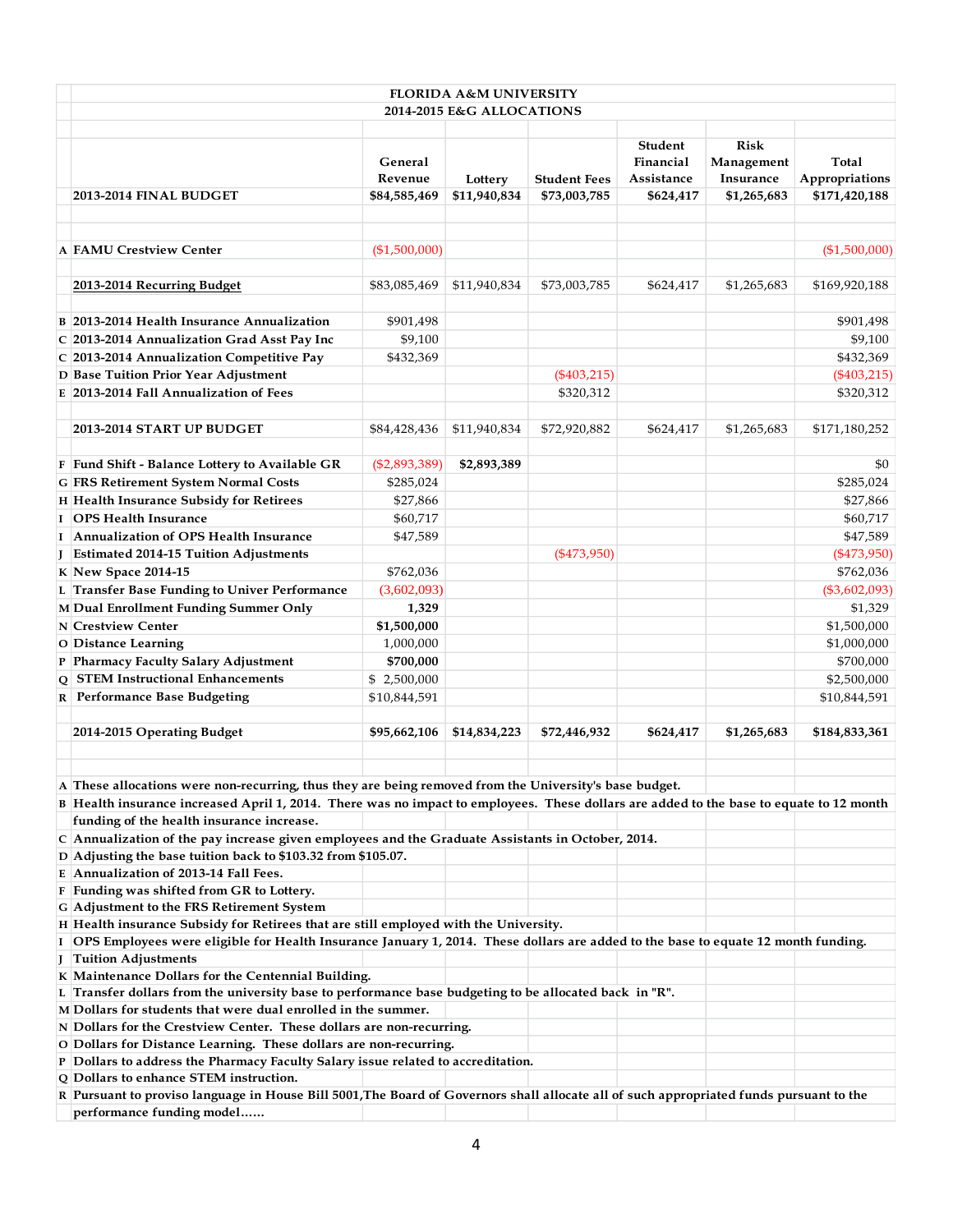| <b>FLORIDA A&amp;M UNIVERSITY</b>  |                  |  |  |  |  |  |  |  |  |  |
|------------------------------------|------------------|--|--|--|--|--|--|--|--|--|
| 2013-2014 Non-E&G Operating Budget |                  |  |  |  |  |  |  |  |  |  |
|                                    |                  |  |  |  |  |  |  |  |  |  |
| <b>Auxiliary Enterprises</b>       | \$<br>41,153,608 |  |  |  |  |  |  |  |  |  |
| <b>Intercollegiate Athletics</b>   | 9,390,171        |  |  |  |  |  |  |  |  |  |
| <b>Concessions</b>                 | 180,000          |  |  |  |  |  |  |  |  |  |
| Law School Bar Prep Fee            | 360,000          |  |  |  |  |  |  |  |  |  |
| <b>Technology Fee</b>              | 3,618,797        |  |  |  |  |  |  |  |  |  |
| <b>Student Activities</b>          | 3,503,746        |  |  |  |  |  |  |  |  |  |
| <b>Financial Aid</b>               | 66,966,230       |  |  |  |  |  |  |  |  |  |
| <b>Contracts and Grants</b>        | 50,306,487       |  |  |  |  |  |  |  |  |  |
|                                    |                  |  |  |  |  |  |  |  |  |  |
| Total                              | Ś<br>175,479,039 |  |  |  |  |  |  |  |  |  |

| <b>FLORIDA A&amp;M UNIVERSITY</b>           |                  |  |  |  |  |  |  |
|---------------------------------------------|------------------|--|--|--|--|--|--|
| 2014-15 Fund 120 Carry Forward              |                  |  |  |  |  |  |  |
|                                             |                  |  |  |  |  |  |  |
|                                             |                  |  |  |  |  |  |  |
| <b>Beginning Cash Balance</b>               | \$<br>48,227,955 |  |  |  |  |  |  |
| Less                                        |                  |  |  |  |  |  |  |
| Fund 101 Accounts Payable                   | (8,432,026)      |  |  |  |  |  |  |
| <b>Fund 120 Accounts Payable</b>            | (6,348,720)      |  |  |  |  |  |  |
| <b>Mandatory 5% Reserve</b>                 | (9, 241, 668)    |  |  |  |  |  |  |
| <b>Additional Reserve</b>                   | (9, 241, 668)    |  |  |  |  |  |  |
| May and June P Card Charges                 | (125,000)        |  |  |  |  |  |  |
| <b>SAP Review Repayment</b>                 | (3, 133, 427)    |  |  |  |  |  |  |
| 13-14 Graduate Studies Stipends             | (191,000)        |  |  |  |  |  |  |
| 13-14 College Engineering Remaining Balance | (582, 126)       |  |  |  |  |  |  |
| 13-14 TEAM Grant Remaining Balance          | (770, 676)       |  |  |  |  |  |  |
| 13-14 Performance Base Budgeting            | (869, 565)       |  |  |  |  |  |  |
| <b>Terminal Leave</b>                       | (1,000,000)      |  |  |  |  |  |  |
| <b>Tuition Shortfall</b>                    | (2,818,703)      |  |  |  |  |  |  |
| 2013-14 Tuition Differential Carry Forward  | (1, 128, 954)    |  |  |  |  |  |  |
|                                             |                  |  |  |  |  |  |  |
| <b>Remaining Balance</b>                    | \$<br>4,344,422  |  |  |  |  |  |  |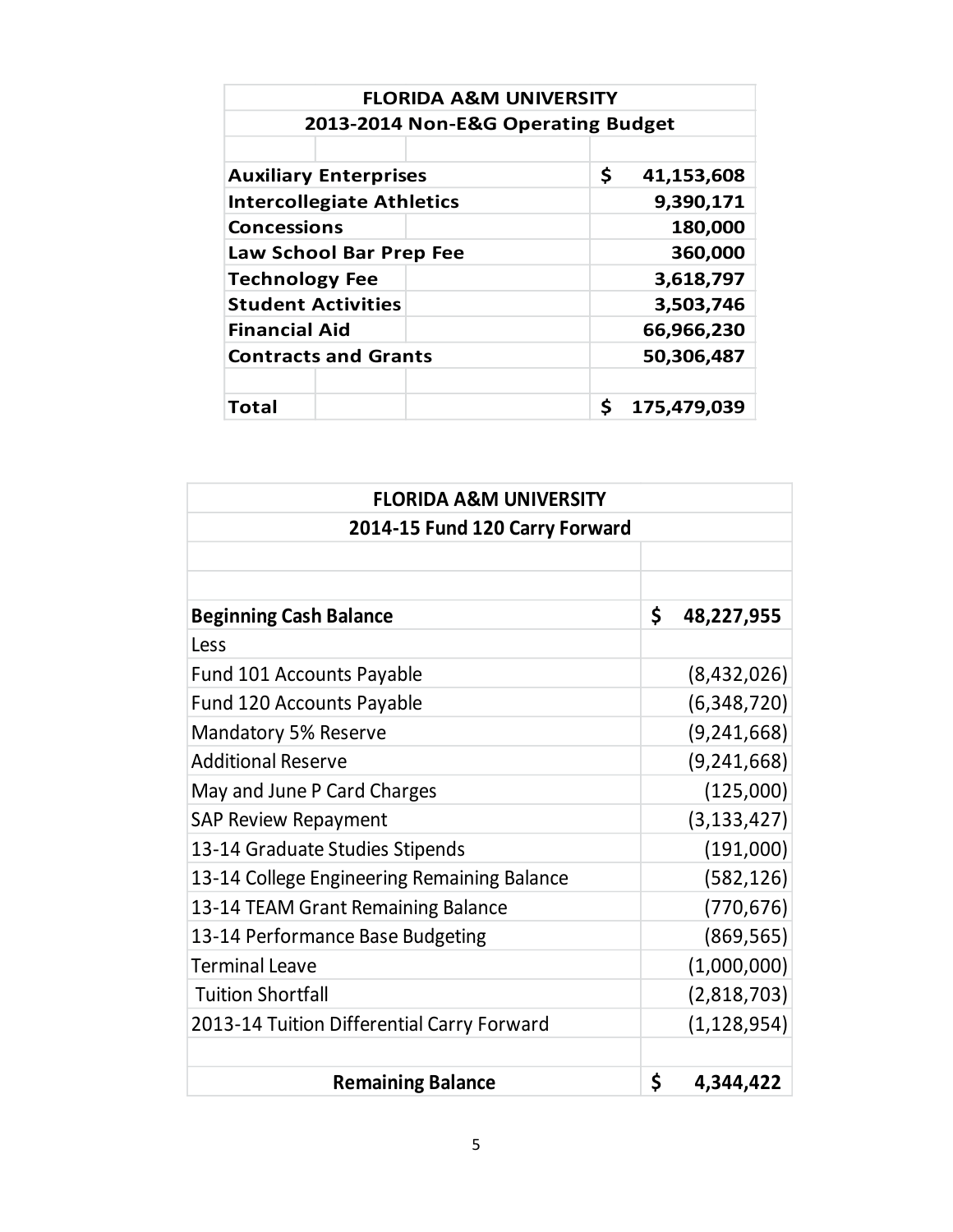|      |                                                                        |     | <b>FLORIDA A&amp;M UNIVERSITY</b> |                              |                                                            |                      |
|------|------------------------------------------------------------------------|-----|-----------------------------------|------------------------------|------------------------------------------------------------|----------------------|
|      |                                                                        |     | 2014-15 Approved Operating Budget |                              |                                                            |                      |
|      | Reconciliation by Budget Entity as of 07/01/2014                       |     |                                   |                              |                                                            |                      |
|      |                                                                        |     |                                   |                              |                                                            |                      |
|      |                                                                        |     |                                   |                              |                                                            |                      |
|      |                                                                        |     | Approved Budget                   |                              | <b>Educational and General</b><br><b>Budgets Posted in</b> | <b>Budget Status</b> |
| Fund | Department Name/Number(s)                                              |     | BOT as of 06/06/13                |                              | PeopleSoft as of 07/01/2014                                | Over (Under)         |
|      |                                                                        |     | $-1-$                             |                              | $-2-$                                                      | $-3-$                |
| 101  | General Revenue                                                        | \$  | 86,707,615 \$                     |                              | 97,552,206 \$                                              | 10,844,591           |
| 102  | <b>Student Fee Trust Fund</b>                                          |     | 72,446,932                        |                              | 72,446,932                                                 | 0                    |
| 104  | Educational Enhancement (Lottery)                                      |     | 14,834,223                        |                              | 14,834,223                                                 | 0                    |
|      | <b>Sub-Total Educational and General</b>                               | \$  | 173,988,770 \$                    |                              | 184,833,361                                                | \$<br>10,844,591     |
|      |                                                                        |     |                                   |                              |                                                            |                      |
|      |                                                                        |     |                                   |                              | <b>Capital Improvement</b>                                 |                      |
| 108  | Capital Improvement Fee Trust Fund<br><b>Total Capital Improvement</b> | \$  | 2,250,000<br>2,250,000 \$         |                              | 2,250,000<br>$2,250,000$ \$                                | 0<br>$\blacksquare$  |
|      |                                                                        |     |                                   |                              |                                                            |                      |
|      | <b>Total Educational and General</b>                                   | \$  | 176,238,770                       | \$                           | 187,083,361                                                | \$<br>10,844,591     |
|      |                                                                        |     |                                   |                              |                                                            |                      |
|      |                                                                        |     |                                   |                              | <b>Auxiliary Enterprises</b>                               |                      |
| 110  | <b>Housing Trust Fund</b>                                              |     | 15, 151, 604                      |                              | 15, 151, 604                                               | 0                    |
| 116  | <b>Auxiliary Trust Fund</b>                                            |     | 26, 143, 452                      |                              | 26, 143, 452                                               | 0                    |
| 603  | <b>Auxiliary R&amp;R Fund</b>                                          |     | 282,855                           |                              | 282,855                                                    | 0                    |
| 701  | <b>Housing Debt Service</b>                                            |     | 5,914,999                         |                              | 5,914,999                                                  | 0                    |
| 702  | Aux. Debt Service                                                      |     | 233,265                           |                              | 233,265                                                    | 0                    |
|      | <b>Total Auxiliary Enterprises</b>                                     | \$  | 47,726,175 \$                     |                              | 47,726,175 \$                                              | $\blacksquare$       |
|      |                                                                        |     |                                   |                              |                                                            |                      |
|      |                                                                        |     |                                   |                              | <b>Intercollegiate Athletics</b>                           |                      |
| 115  | Intercollegiate Athletics                                              |     | 9,390,171                         |                              | 9,390,171                                                  | 0                    |
|      | <b>Total Intercollegiate Athletics</b>                                 | \$  | 9,390,171 \$                      |                              | 9,390,171 \$                                               |                      |
|      |                                                                        |     |                                   |                              |                                                            |                      |
| 117  | Concessions (450100)                                                   |     | 180,000                           | <b>Concessions</b>           | 180,000                                                    | 0                    |
|      | <b>Total Concessions</b>                                               | \$  | 180,000 \$                        |                              | 180,000 \$                                                 |                      |
|      |                                                                        |     |                                   |                              |                                                            |                      |
|      |                                                                        |     |                                   |                              | <b>Law School Bar Prep Fee</b>                             |                      |
| 117  | Law School Bar Prep Fee (482300)                                       |     | 360,000                           |                              | 360,000                                                    | 0                    |
|      | <b>Law School Bar Prep Fee</b>                                         | \$  | $360,000$ \$                      |                              | $360,000$ \$                                               |                      |
|      |                                                                        |     |                                   |                              |                                                            |                      |
|      |                                                                        |     |                                   | <b>Technology Fee</b>        |                                                            |                      |
| 117  | Technology Fee (482200)                                                |     | 3,413,959                         |                              | 3,413,959                                                  | 0                    |
|      | <b>Total Technology Fee</b>                                            | \$  | $3,413,959$ \$                    |                              | 3,413,959 \$                                               | $\mathcal{L}^{\pm}$  |
|      |                                                                        |     |                                   |                              |                                                            |                      |
|      |                                                                        |     |                                   | <b>Student Activities</b>    |                                                            |                      |
| 117  | Late Registration Fee (480910)                                         |     | 220,129                           |                              | 220,129                                                    | 0                    |
| 117  | Orientation Fee (482000)                                               |     | 269,031                           |                              | 269,031                                                    | 0                    |
|      | Student Activities-Activities and Services Fee (43                     |     |                                   |                              |                                                            |                      |
| 117  | Series)<br><b>Total Student Activities</b>                             | \$. | 2,998,434<br>$3,487,594$ \$       |                              | 2,998,434<br>$3,487,594$ \$                                | 0                    |
|      |                                                                        |     |                                   |                              |                                                            |                      |
|      |                                                                        |     |                                   | <b>Student Financial Aid</b> |                                                            |                      |
| 117  | Late Payment Fee Controller (480920)                                   |     | 307,947                           |                              | 307,947                                                    | 0                    |
| 117  | Administrative Expense Fin. Aid (481210)                               |     | 287,122                           |                              | 287,122                                                    | 0                    |
| 117  | Administrative Controller (481220)                                     |     | 285,231                           |                              | 285,231                                                    | 0                    |
| 201  | Title IV Administrative Expense (410333)                               |     | 175,000                           |                              | 175,000                                                    | 0                    |
| 201  | College Work Experience Program (410405)                               |     | 15,000                            |                              | 15,000                                                     | 0                    |
| 201  | Federal Work Study Program (410452)                                    |     | 736,690                           |                              | 736,690                                                    | 0                    |
| 202  | Scholarship Fund                                                       |     | 60,000,000                        |                              | 60,000,000                                                 | 0                    |
|      | Federal Perkins Loan Program (550100) and other                        |     |                                   |                              |                                                            |                      |
| 301  | <b>Fund 301</b>                                                        |     | 2,159,240                         |                              | 2,159,240                                                  | 0                    |
| 901  | Other Tuition Assistance Grant (511700)                                |     | 3,000,000                         |                              | 3,000,000                                                  | 0                    |
|      | <b>Total Financial Aid</b>                                             | \$  | 66,966,230 \$                     |                              | 66,966,230 \$                                              |                      |
|      |                                                                        |     |                                   |                              |                                                            |                      |
|      |                                                                        |     |                                   |                              | <b>Contracts &amp; Grants</b>                              |                      |
| 118  | FAMU DRS Trust Fund                                                    |     | 3,593,042                         |                              | 3,593,042                                                  |                      |
| 203  | Sponsored Research Trust Fund (402210)                                 |     | 46,713,445                        |                              | 46,713,445                                                 | 0<br>0               |
|      | <b>Total Contracts and Grants</b>                                      | \$  | 50,306,487 \$                     |                              | 50,306,487 \$                                              |                      |
|      |                                                                        |     |                                   |                              |                                                            |                      |
|      | <b>Total BOT Approved Operating Funds</b>                              |     | 358,069,386                       |                              | 368,913,977                                                | 10,844,591           |
|      | <b>Grand Total</b>                                                     | \$  | 358,069,386 \$                    |                              | 368,913,977 \$                                             | 10,844,591           |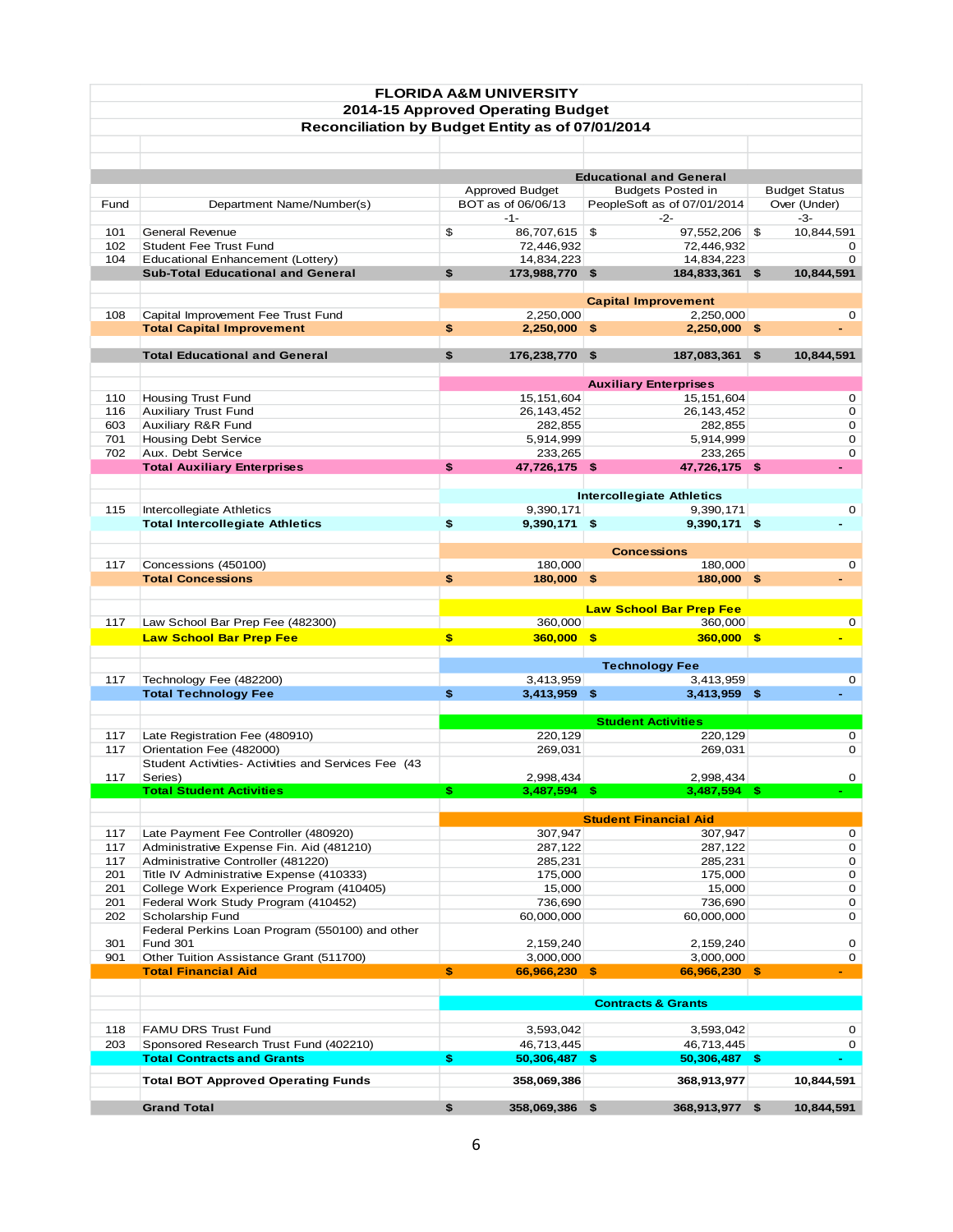|                                        |           |                            |                             |    |                | <b>FLORIDA A&amp;M UNIVERSITY</b> |     |                                           |    |                      |   |                       |   |                          |    |                    |                           |
|----------------------------------------|-----------|----------------------------|-----------------------------|----|----------------|-----------------------------------|-----|-------------------------------------------|----|----------------------|---|-----------------------|---|--------------------------|----|--------------------|---------------------------|
|                                        |           |                            |                             |    |                |                                   |     | 2014 - 2015 E&G PROPOSED OPERATING BUDGET |    |                      |   |                       |   |                          |    |                    |                           |
|                                        |           |                            |                             |    |                |                                   |     |                                           |    |                      |   |                       |   |                          |    |                    |                           |
|                                        |           |                            |                             |    |                |                                   |     |                                           |    |                      |   |                       |   |                          |    |                    |                           |
|                                        |           |                            |                             |    |                |                                   |     |                                           |    |                      |   |                       |   |                          |    |                    |                           |
| Description                            | President | Academic<br><b>Affairs</b> | Admin &<br><b>Financial</b> |    | EIT            | <b>Student Affairs</b>            |     | University<br>Development                 |    | <b>Legal Affairs</b> |   | Audit &<br>Compliance |   | <b>Athletic Title IX</b> |    | <b>Student Fee</b> | 2013-2014<br><b>Total</b> |
| <b>Salaries &amp; Benefits</b>         | 1.929.869 | 87,580,650<br>Ś.           | 14,948,319<br>Ś             | -S | $3.927.314$ \$ | 5,998,047                         | Ŝ   | $1,639,149$ \$                            |    | 956,300              | Ŝ | 679,553               | Ŝ | 358,537                  |    |                    | \$118,017,738             |
| <b>OPS</b>                             | 50,454    | 1,616,068                  | 757,154                     |    | 407,146        | 249,718                           |     |                                           |    | 54,288               |   |                       |   | 38,722                   |    |                    | 3,173,550                 |
| Expense & OCO                          | 1,174,081 | 15,623,752                 | 3,791,682                   |    | 4,760,300      | 946,050                           |     | 144,064                                   |    | 251,795              |   | 53,181                |   | 81,005                   |    |                    | 26,825,910                |
| <b>Utilities</b>                       |           |                            | 6,000,000                   |    |                |                                   |     |                                           |    |                      |   |                       |   |                          |    |                    | 6,000,000                 |
| <b>Mandatories</b>                     |           |                            |                             |    |                |                                   |     |                                           |    |                      |   |                       |   |                          |    |                    |                           |
| oco                                    |           |                            |                             |    |                |                                   |     |                                           |    |                      |   |                       |   |                          |    |                    | ٠                         |
| <b>Black Male Program</b>              |           | 198,000                    |                             |    |                |                                   |     |                                           |    |                      |   |                       |   |                          |    |                    | 198,000                   |
| <b>Risk Management</b>                 |           |                            | 1,265,683                   |    |                |                                   |     |                                           |    |                      |   |                       |   |                          |    |                    | 1,265,683                 |
| <b>Salary Incentive</b>                |           |                            |                             |    |                | 14,799                            |     |                                           |    |                      |   |                       |   |                          |    |                    | 14,799                    |
| <b>Out of State Waivers</b>            |           | 130,838                    |                             |    |                |                                   |     |                                           |    |                      |   |                       |   |                          |    |                    | 130,838                   |
| <b>Student Financial Aid</b>           |           |                            |                             |    |                | 624,417                           |     |                                           |    |                      |   |                       |   |                          |    |                    | 624,417                   |
| <b>Crestview Center</b>                |           | 1,500,000                  |                             |    |                |                                   |     |                                           |    |                      |   |                       |   |                          |    |                    | 1,500,000                 |
| <b>New Space</b>                       |           |                            | 762.036                     |    |                |                                   |     |                                           |    |                      |   |                       |   |                          |    |                    | 762,036                   |
| <b>Student Financial Aid (E&amp;G)</b> |           |                            |                             |    |                | 3,003,572                         |     |                                           |    |                      |   |                       |   | 200,000                  |    |                    | 3,203,572                 |
| <b>University Unallocated</b>          | 3,836,922 |                            |                             |    |                |                                   |     |                                           |    |                      |   |                       |   |                          |    |                    | 3,836,922                 |
| <b>Library Resources</b>               |           | 2,634,844                  |                             |    |                |                                   |     |                                           |    |                      |   |                       |   |                          |    |                    | 2,634,844                 |
| <b>Tuition Differential</b>            |           | 5,197,138                  |                             |    |                | 2,227,345                         |     |                                           |    |                      |   |                       |   |                          |    |                    | 7,424,483                 |
| <b>Debt Service</b>                    |           |                            | 1,349,245                   |    |                |                                   |     |                                           |    |                      |   |                       |   |                          |    |                    | 1,349,245                 |
| <b>Student Fee Uncollectible</b>       |           |                            |                             |    |                |                                   |     |                                           |    |                      |   |                       |   |                          |    | 7,871,324          | 7,871,324                 |
| Total                                  | \$        | 6,991,326 \$114,481,290    | 28,874,119<br>\$            | -S | 9,094,760 \$   | 13,063,948                        | \$. | 1,783,213                                 | -S | $1,262,383$ \$       |   | 732,734               | Ŝ | 678,264                  | .s |                    | 7,871,324 \$ 184,833,361  |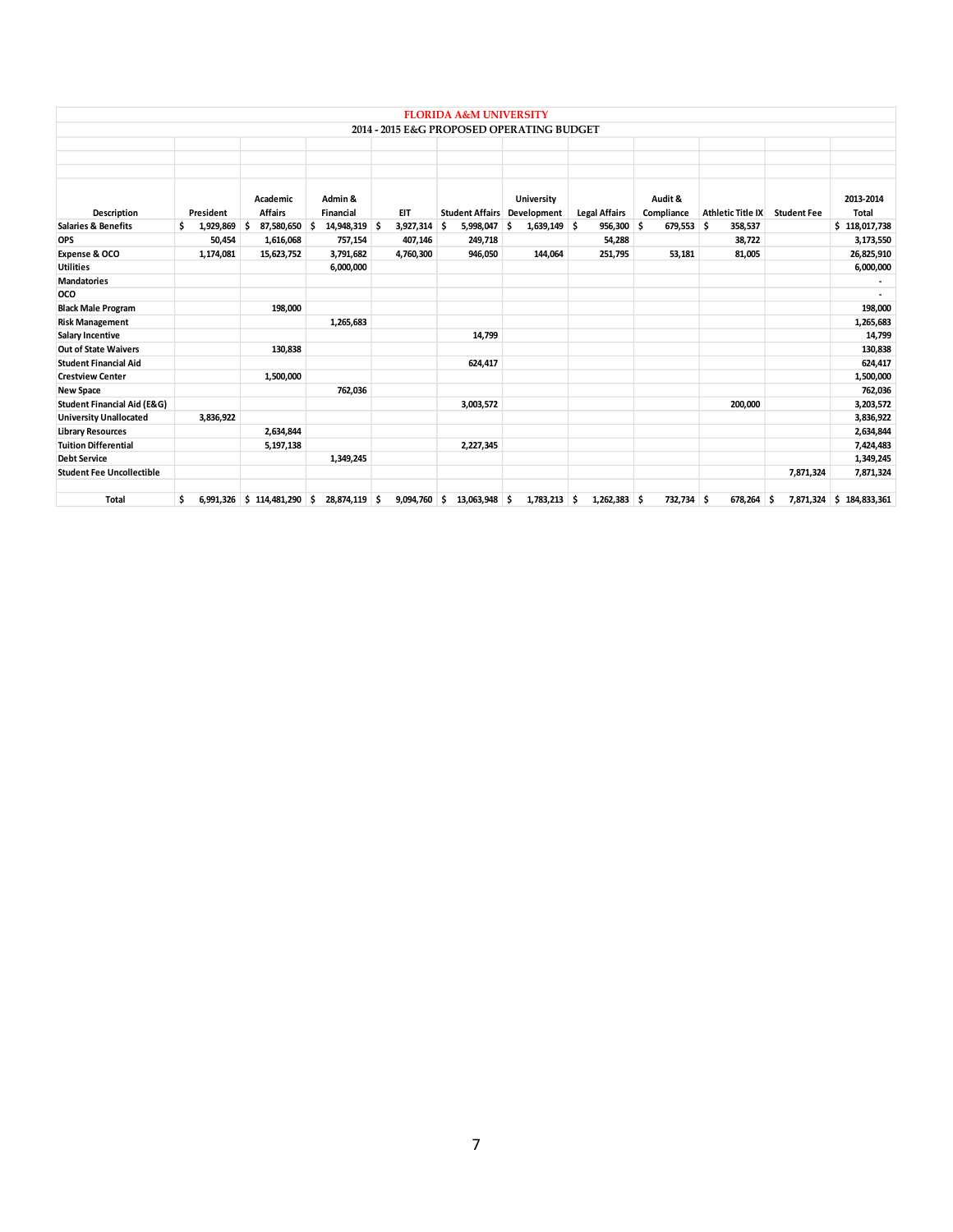## **Academic Affairs Division FY2014-2015 Non-E&G Operating Budget Requests**

|                                             |                 |                 | Law School                     |                             |             |
|---------------------------------------------|-----------------|-----------------|--------------------------------|-----------------------------|-------------|
|                                             |                 | Late            | Bar                            | <b>Law School</b>           | Journalism  |
|                                             | <b>FAMU DRS</b> | Registration    | <b>Prep Fee</b>                | Library Coin                | Lab Fee     |
| <b>Proposed Revenue</b>                     | \$3,593,042     | Ś.<br>150,000   | Ś.<br>360,000                  | Ś.<br>16,500                | Ś.<br>5,235 |
| Salary                                      | 2,809,252       | 182,669         |                                |                             |             |
| <b>OPS</b>                                  | 126,816         | 20,000          |                                |                             |             |
| <b>Expense</b>                              | 331,477         | 5,000           | 360,000                        | 5,000                       | 3,500       |
| <b>Mandatory</b>                            | 252,099         |                 |                                |                             |             |
| OCO                                         |                 |                 |                                | 10,000                      | -           |
| <b>Debt Service</b>                         |                 |                 |                                |                             |             |
| <b>Proposed Total Operating Expense</b>     | \$3,519,644     | ّذ '<br>207,669 | `\$<br>360,000                 | ّذخ<br>15,000 $\frac{1}{5}$ | 3,500       |
| <b>Admin Expense</b>                        | 71,829          | 12,460          |                                | 900                         | 210         |
| <b>Facility &amp; Equip Reserve</b>         |                 |                 |                                | -                           |             |
| <b>Scholarships</b>                         |                 |                 |                                | ٠                           |             |
| <b>Other Transfers</b>                      |                 |                 |                                |                             |             |
| <b>Proposed Total Non-Operating Expense</b> | Ś.<br>71,829    | \$<br>12,460    | \$<br>$\overline{\phantom{a}}$ | \$<br>900                   | \$<br>210   |
| Total Non E&G Operating & Non-              |                 |                 |                                |                             |             |
| <b>Operating Expense</b>                    | 3,591,473       | 220,129         | 360,000                        | 15,900                      | 3,710       |
| <b>Proposed Net Income (Loss)</b>           | \$<br>1,569     | \$<br>(70, 129) | \$                             | \$<br>600                   | \$<br>1,525 |
| *All departments with a proposed net loss   |                 |                 |                                |                             |             |
| will use their fund balance to cover the    |                 |                 |                                |                             |             |
| proposed deficit                            |                 |                 |                                |                             |             |
|                                             |                 |                 |                                |                             |             |

|                                                                                                           | Graphic Arts<br>Lab Fee      | <b>Nursing Lab</b><br>Fees | <b>Nursing</b><br><b>ATI Fees</b> | FAMU/Leon<br>Cty<br>Pharmacy | <b>Pharmacy</b><br>Lab Fees | <b>Allied</b><br>Health<br>Lab Fees | <b>Music Lab</b><br><b>Fees</b> |
|-----------------------------------------------------------------------------------------------------------|------------------------------|----------------------------|-----------------------------------|------------------------------|-----------------------------|-------------------------------------|---------------------------------|
| <b>Proposed Revenue</b>                                                                                   | \$<br>2,595                  | \$<br>18,225               | \$<br>37,930                      | 292,500<br>S                 | 39,750<br>Ŝ.                | \$<br>14,100                        | \$<br>6,875                     |
| Salary                                                                                                    |                              |                            |                                   | 98,391                       |                             |                                     |                                 |
| <b>OPS</b>                                                                                                | $\overline{\phantom{0}}$     | $\blacksquare$             |                                   | 45,000                       | $\blacksquare$              |                                     |                                 |
| <b>Expense</b>                                                                                            | $\overline{\phantom{0}}$     | 16,500                     | 40,608                            | 126,415                      | 35,000                      | 15,406                              | 4,775                           |
| Mandatory                                                                                                 | $\overline{\phantom{0}}$     | $\blacksquare$             | $\blacksquare$                    |                              | ۰                           |                                     |                                 |
| OCO                                                                                                       | $\overline{\phantom{0}}$     | $\blacksquare$             | $\overline{\phantom{0}}$          |                              | $\blacksquare$              | $\overline{\phantom{0}}$            | -                               |
| <b>Debt Service</b>                                                                                       |                              | $\blacksquare$             |                                   |                              | $\blacksquare$              |                                     |                                 |
| <b>Proposed Total Operating Expense</b>                                                                   | $\ddot{\bm{\varsigma}}$<br>- | $\mathsf{s}$<br>16,500     | ٔ ۶<br>40,608                     | $269,806$ \$<br>'s           | 35,000                      | $15,406$ \$<br>\$.                  | 4,775                           |
| <b>Admin Expense</b>                                                                                      |                              | 990                        | ٠                                 | 16,188                       | 2,100                       | 924                                 | 287                             |
| <b>Facility &amp; Equip Reserve</b>                                                                       | -                            | $\blacksquare$             | $\blacksquare$                    |                              |                             |                                     |                                 |
| Scholarships                                                                                              | $\overline{\phantom{0}}$     | $\overline{\phantom{0}}$   | $\overline{\phantom{0}}$          |                              | $\blacksquare$              | ۰                                   |                                 |
| <b>Other Transfers</b>                                                                                    | -                            | ٠                          | $\blacksquare$                    |                              | ٠                           | ۰                                   |                                 |
| <b>Proposed Total Non-Operating Expense</b>                                                               | \$<br>$\blacksquare$         | \$<br>990                  | \$<br>$\blacksquare$              | \$<br>16,188                 | \$<br>2,100                 | \$<br>924                           | \$<br>287                       |
| Total Non E&G Operating & Non-<br><b>Operating Expense</b>                                                |                              | 17,490                     | 40,608                            | 285,994                      | 37,100                      | 16,330                              | 5,062                           |
| Proposed Net Income (Loss)                                                                                | \$<br>2,595                  | \$<br>735                  | $(2,678)^*$                       | \$<br>$6,506$ \$             | 2,650                       | $(2,230)^*$                         | \$<br>1,814                     |
| *All departments with a proposed net loss<br>will use their fund balance to cover the<br>proposed deficit |                              |                            |                                   |                              |                             |                                     |                                 |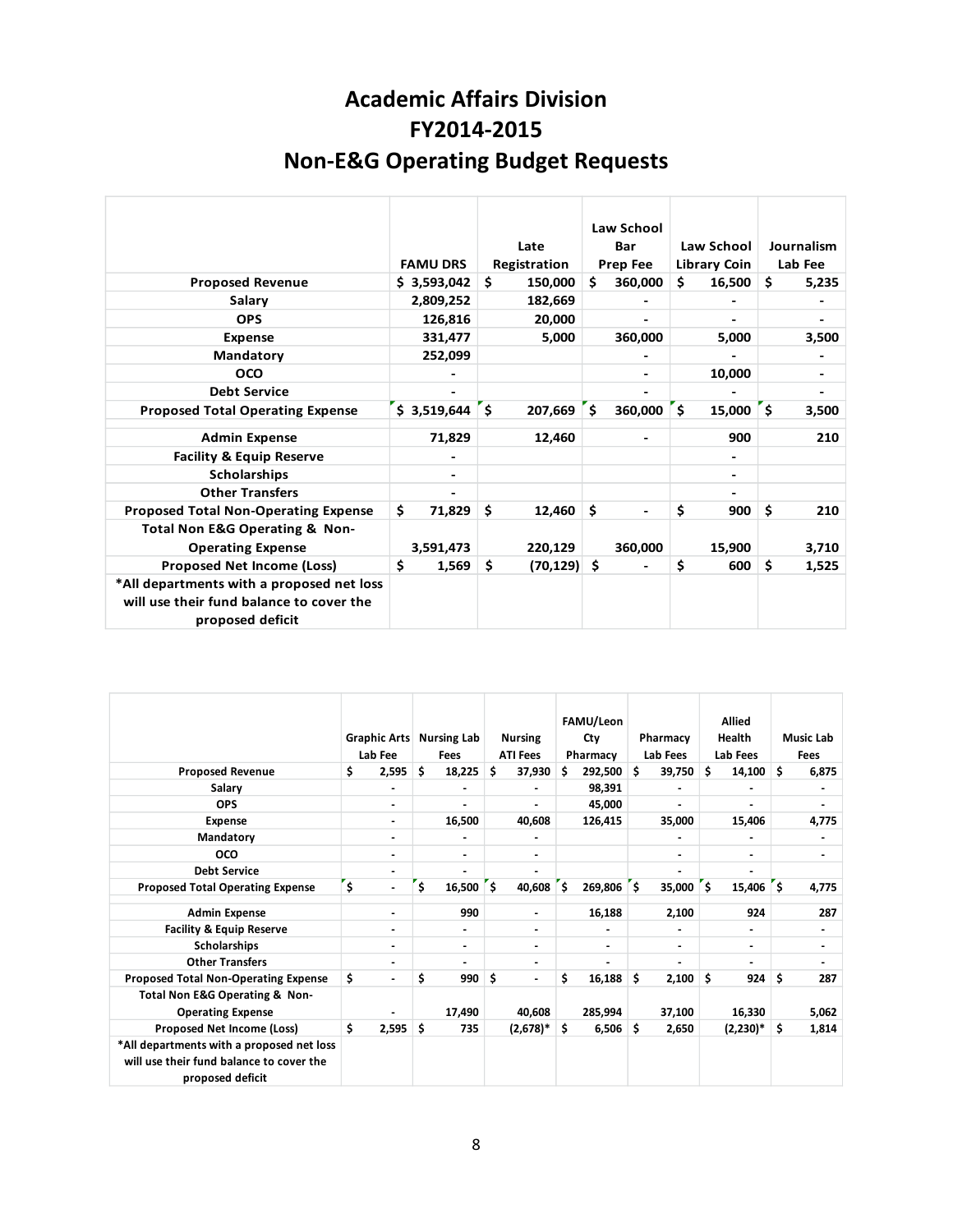## **Academic Affairs Division FY2014-2015 Non-E&G Operating Budget Requests**

|                                                                                                           | <b>Biology</b><br><b>Material</b><br><b>Supplies Fee</b> |     | Chemistry<br>Lab Fee     |     | <b>CIS</b><br>Lab Fees   |    | Continuing<br>Education |     | <b>Marching</b><br>100<br>Summer<br>Camp |    | Entomology<br><b>Field Day</b> |     | <b>Edmonds</b><br>Youth<br>theatre |     | Office of<br>Inst<br>Tech -<br>Support |
|-----------------------------------------------------------------------------------------------------------|----------------------------------------------------------|-----|--------------------------|-----|--------------------------|----|-------------------------|-----|------------------------------------------|----|--------------------------------|-----|------------------------------------|-----|----------------------------------------|
| <b>Proposed Revenue</b>                                                                                   | \$<br>38,000                                             | .s  | 22,440                   | \$. | 15,000                   |    | 904,145                 | s   | 158,500                                  | s  | 28,600                         | S   | 28,000                             | s   | 95,000                                 |
| Salary                                                                                                    | ٠                                                        |     |                          |     | ٠                        |    |                         |     |                                          |    |                                |     |                                    |     |                                        |
| <b>OPS</b>                                                                                                | ٠                                                        |     |                          |     | $\overline{a}$           |    | 200,000                 |     | 17,100                                   |    | 542                            |     | 13,000                             |     | 95,000                                 |
| <b>Expense</b>                                                                                            | 16,000                                                   |     | 20,000                   |     | 16,000                   |    | 200,000                 |     | 104,942                                  |    | 21,000                         |     | 10,000                             |     | 10,000                                 |
| Mandatory                                                                                                 |                                                          |     |                          |     | ۰                        |    |                         |     |                                          |    | ۰                              |     |                                    |     |                                        |
| <b>OCO</b>                                                                                                |                                                          |     | $\overline{\phantom{a}}$ |     | $\overline{\phantom{0}}$ |    |                         |     | ٠                                        |    | $\blacksquare$                 |     | $\overline{a}$                     |     |                                        |
| <b>Debt Service</b>                                                                                       |                                                          |     |                          |     |                          |    |                         |     |                                          |    | ۰                              |     |                                    |     |                                        |
| <b>Proposed Total Operating Expense</b>                                                                   | \$<br>16,000                                             | ľś. | 20,000                   | Ś   | 16,000                   | \$ | 400,000                 | Ś   | 122,042                                  | ۰s | 21,542                         | ۰\$ | 23,000                             | \$  | 105,000                                |
| <b>Admin Expense</b>                                                                                      | 1,014                                                    |     | 1,200                    |     | 960                      |    | 24,000                  |     | 7,323                                    |    | 1,293                          |     | 1,380                              |     | 6,300                                  |
| <b>Facility &amp; Equip Reserve</b>                                                                       |                                                          |     |                          |     |                          |    |                         |     | 23,775                                   |    |                                |     | 3,300                              |     |                                        |
| <b>Scholarships</b>                                                                                       | ٠                                                        |     | $\overline{a}$           |     |                          |    |                         |     | ٠                                        |    |                                |     | $\overline{a}$                     |     |                                        |
| <b>Other Transfers</b>                                                                                    |                                                          |     |                          |     |                          |    |                         |     |                                          |    | 4,290                          |     |                                    |     |                                        |
| <b>Proposed Total Non-Operating Expense</b>                                                               | \$<br>1,014                                              | \$. | 1,200                    | \$  | 960                      | Ŝ  | 24,000                  | \$. | 31,098                                   | \$ | 5,583                          | \$  | 4,680                              | \$. | 6,300                                  |
| Total Non E&G Operating & Non-<br><b>Operating Expense</b>                                                | 17,014                                                   |     | 21,200                   |     | 16,960                   |    | 424,000                 |     | 153,140                                  |    | 27,125                         |     | 27,680                             |     | 111,300                                |
| Proposed Net Income (Loss)                                                                                | \$<br>$20,986$ \$                                        |     | 1,240                    |     | $(1,960)*$               | s  | 480,145                 | \$  | 5,360                                    | \$ | 1,475                          | -\$ | 320                                |     | $(16,300)*$                            |
| *All departments with a proposed net loss<br>will use their fund balance to cover the<br>proposed deficit |                                                          |     |                          |     |                          |    |                         |     |                                          |    |                                |     |                                    |     |                                        |

|                                                                                                           | Office of<br>Inst<br>Tech -<br>Support |     | <b>Distance</b><br>Learning-<br><b>SBI</b> |     | <b>Distance</b><br>Learning-<br><b>Nursing</b> |    | <b>Distance</b><br>Learning-<br><b>Public</b><br><b>Health</b> |    | Pharmacy<br><b>Seminars</b> |    | Challenger<br>Learning<br>Center | Library<br>Copy/<br>Print<br><b>Services</b> |        |
|-----------------------------------------------------------------------------------------------------------|----------------------------------------|-----|--------------------------------------------|-----|------------------------------------------------|----|----------------------------------------------------------------|----|-----------------------------|----|----------------------------------|----------------------------------------------|--------|
| <b>Proposed Revenue</b>                                                                                   | \$<br>95,000                           | S.  | 362,726                                    | s   | 197,640                                        | Ŝ  | 365,950                                                        | Ś. | 80,000                      | s  | 815,000                          | Ŝ.                                           | 35,000 |
| Salary                                                                                                    |                                        |     | 129,083                                    |     |                                                |    |                                                                |    | $\blacksquare$              |    | 7,150                            |                                              |        |
| <b>OPS</b>                                                                                                | 95,000                                 |     | 110,000                                    |     | 70,000                                         |    | 160.000                                                        |    | 10,500                      |    | 253,000                          |                                              |        |
| <b>Expense</b>                                                                                            | 10,000                                 |     | 90,000                                     |     | 81,000                                         |    | 119,293                                                        |    | 13,056                      |    | 507,000                          |                                              | 23,397 |
| Mandatory                                                                                                 |                                        |     |                                            |     |                                                |    |                                                                |    |                             |    |                                  |                                              |        |
| oco                                                                                                       | ۰.                                     |     | ٠                                          |     |                                                |    | ۰.                                                             |    | ۰.                          |    |                                  |                                              |        |
| <b>Debt Service</b>                                                                                       |                                        |     | ۰                                          |     |                                                |    |                                                                |    |                             |    |                                  |                                              |        |
| <b>Proposed Total Operating Expense</b>                                                                   | \$<br>105,000                          | \$. | 329,083                                    | \$. | 151,000                                        | Ŝ. | $279,293$ \$                                                   |    | 23,556                      | \$ | 767,150                          | ۰s                                           | 23,397 |
| <b>Admin Expense</b>                                                                                      | 6,300                                  |     | 19,745                                     |     | 9,060                                          |    | 16,758                                                         |    | 1,413                       |    | 46,029                           |                                              | 1,404  |
| <b>Facility &amp; Equip Reserve</b>                                                                       |                                        |     | ۰                                          |     |                                                |    |                                                                |    |                             |    |                                  |                                              |        |
| Scholarships                                                                                              | ۰.                                     |     |                                            |     |                                                |    |                                                                |    |                             |    |                                  |                                              |        |
| <b>Other Transfers</b>                                                                                    |                                        |     | 50,000                                     |     | 20,000                                         |    | 30.000                                                         |    | 12,000                      |    |                                  |                                              |        |
| <b>Proposed Total Non-Operating Expense</b>                                                               | \$<br>6,300                            | \$. | 69,745                                     | S   | 29,060                                         | S  | 46,758                                                         | s. | 13,413                      | \$ | 46,029                           | \$                                           | 1,404  |
| Total Non E&G Operating & Non-<br><b>Operating Expense</b>                                                | 111,300                                |     | 398,828                                    |     | 180,060                                        |    | 326.051                                                        |    | 36,969                      |    | 813,179                          |                                              | 24,801 |
| Proposed Net Income (Loss)                                                                                | $(16,300)*$                            |     | $(36, 102)^*$                              | S   | 17,580                                         | \$ | 39,899                                                         | \$ | 43,031                      | \$ | 1,821                            | S                                            | 10,199 |
| *All departments with a proposed net loss<br>will use their fund balance to cover the<br>proposed deficit |                                        |     |                                            |     |                                                |    |                                                                |    |                             |    |                                  |                                              |        |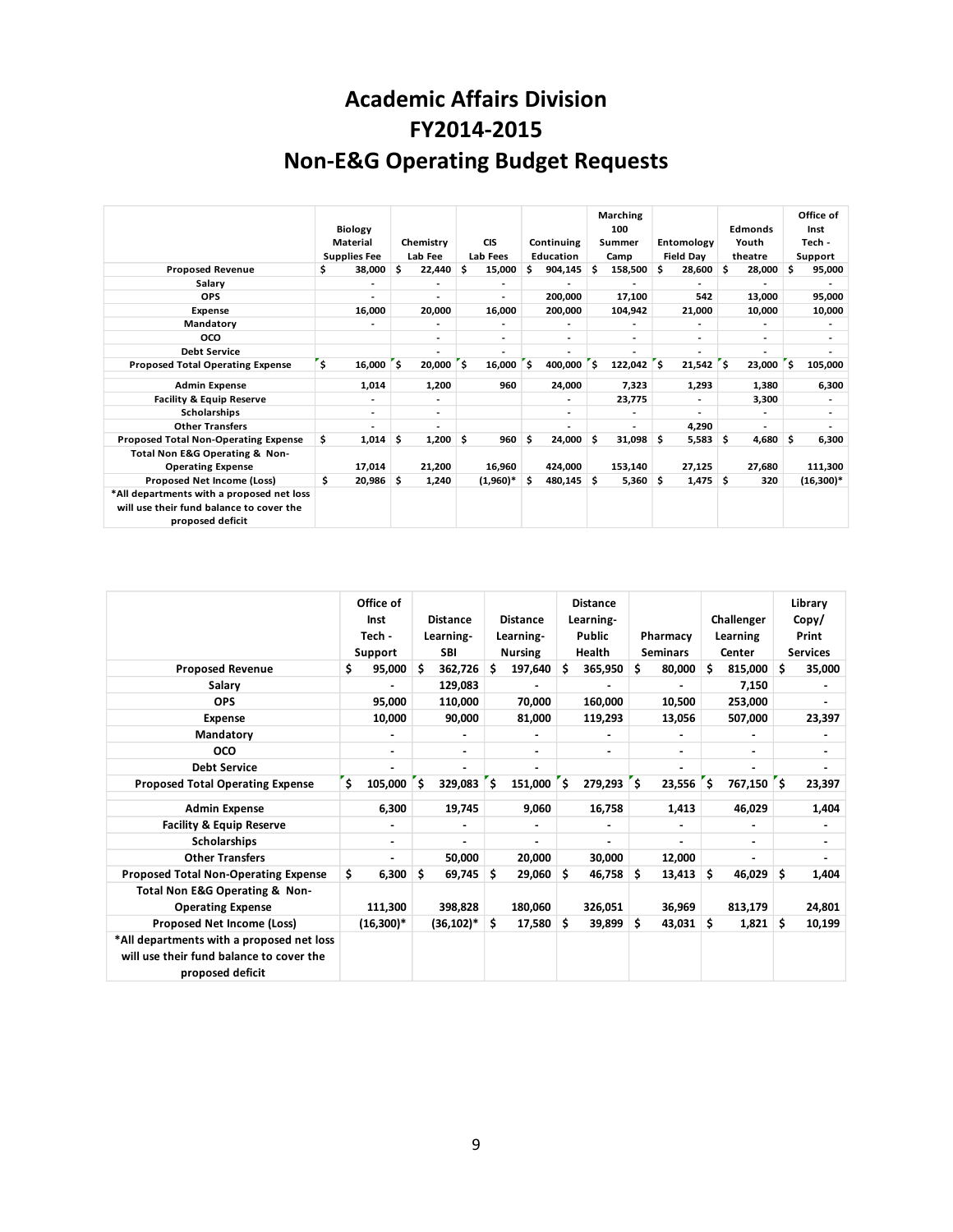| <b>Academic Affairs Division</b>             |
|----------------------------------------------|
| FY2014-2015                                  |
| <b>Non-E&amp;G Operating Budget Requests</b> |

|                                               | <b>Student Hith</b><br>Ctr<br>Pharmacy |              | Orange<br>County |
|-----------------------------------------------|----------------------------------------|--------------|------------------|
| <b>Proposed Revenue</b>                       | \$<br>210,000                          | \$           | 222,000          |
| <b>Salary</b>                                 | 120,998                                |              |                  |
| <b>OPS</b>                                    | 10,425                                 |              |                  |
| <b>Expense</b>                                | 66,002                                 |              |                  |
| <b>Mandatory</b>                              |                                        |              |                  |
| <b>OCO</b>                                    |                                        |              | 220,000          |
| <b>Debt Service</b>                           |                                        |              |                  |
| <b>Proposed Total Operating Expense</b>       | \$<br>197,425                          | $\mathsf{s}$ | 220,000          |
| <b>Admin Expense</b>                          | 11,846                                 |              |                  |
|                                               |                                        |              |                  |
| <b>Facility &amp; Equip Reserve</b>           | 6,300                                  |              |                  |
| <b>Scholarships</b><br><b>Other Transfers</b> |                                        |              |                  |
|                                               |                                        |              |                  |
| <b>Proposed Total Non-Operating Expense</b>   | \$<br>18,146                           | \$           |                  |
| <b>Total Non E&amp;G Operating &amp; Non-</b> |                                        |              |                  |
| <b>Operating Expense</b>                      | 215,571                                |              | 220,000          |
| <b>Proposed Net Income (Loss)</b>             | $(5,571)^*$                            | \$           | 2,000            |
| *All departments with a proposed net loss     |                                        |              |                  |
| will use their fund balance to cover the      |                                        |              |                  |
| proposed deficit                              |                                        |              |                  |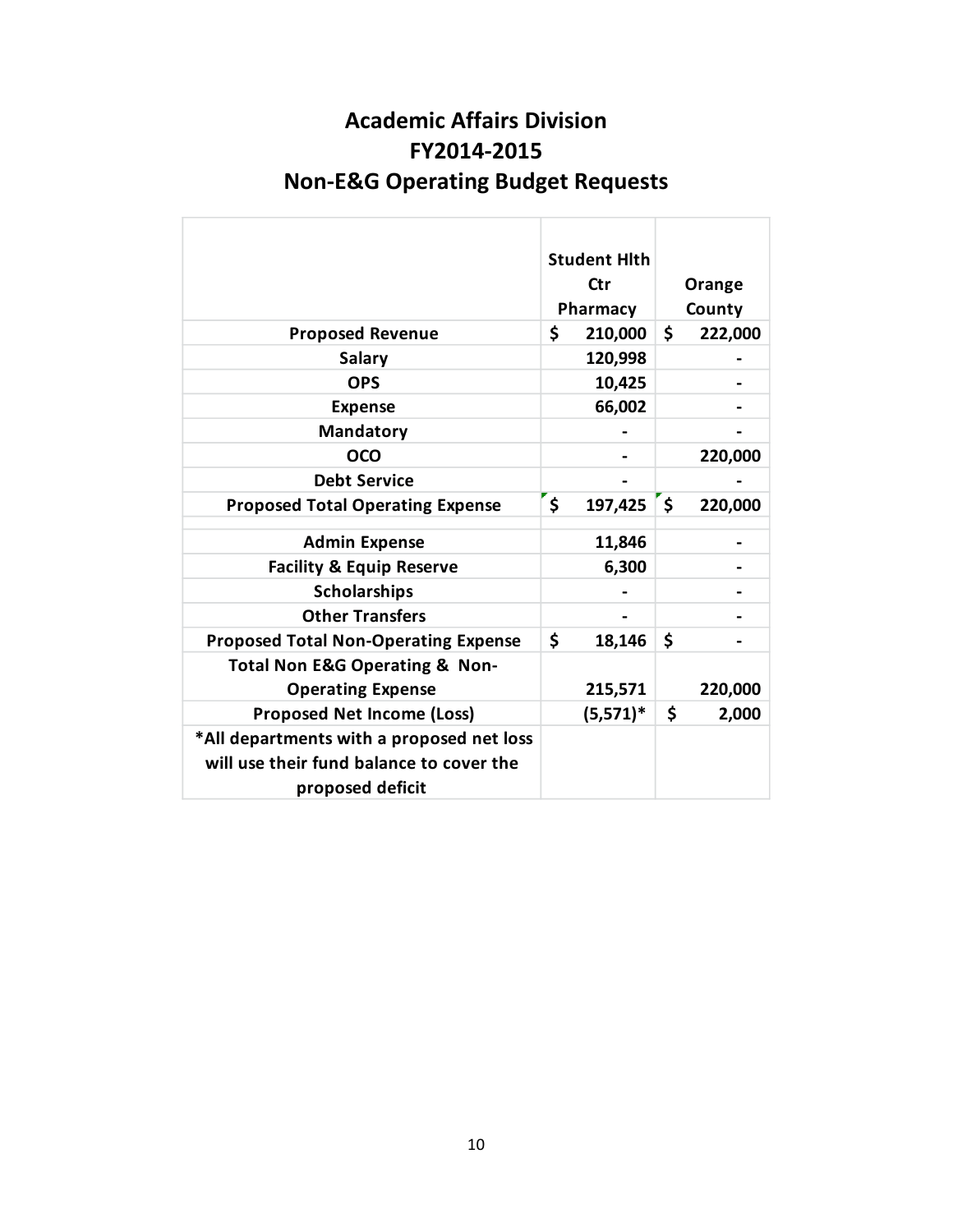## **Administrative and Financial Services Division FY2014-2015 Non-E&G Budget Requests**

|                                                                                                           | <b>Surplus</b><br>Property | <b>Auxiliary</b><br>Overhead | <b>Fin Aid</b><br>Late<br>Admin. Exp<br>Payment                                                                                                              |               | Investment<br><b>Earnings</b> | <b>Bookstore</b> |
|-----------------------------------------------------------------------------------------------------------|----------------------------|------------------------------|--------------------------------------------------------------------------------------------------------------------------------------------------------------|---------------|-------------------------------|------------------|
| <b>Proposed Revenue</b>                                                                                   | \$<br>35,000               | \$<br>1,060,000              | Ś.<br>464,120                                                                                                                                                | 225,000<br>Ś. | \$1,100,000                   | 283,230<br>S.    |
| Salary                                                                                                    |                            | 771,215                      | 42,035                                                                                                                                                       |               |                               | 115,057          |
| <b>OPS</b>                                                                                                |                            | 350,000                      | 115,759                                                                                                                                                      | 90,000        |                               |                  |
| <b>Expense</b>                                                                                            | $\blacksquare$             | 402,298                      | 128,306                                                                                                                                                      | 154,515       |                               | 3,483            |
| Mandatory                                                                                                 |                            |                              |                                                                                                                                                              |               |                               | 34,633           |
| <b>OCO</b>                                                                                                | 50,000                     |                              |                                                                                                                                                              |               |                               |                  |
| <b>Debt Service</b>                                                                                       |                            |                              |                                                                                                                                                              |               | $\qquad \qquad \blacksquare$  |                  |
| <b>Proposed Total Operating Expense</b>                                                                   | \$<br>50,000               | \$<br>1,523,513              | \$<br>286,100                                                                                                                                                | \$<br>244,515 | \$                            | Ś.<br>153,173    |
| <b>Admin Expense</b>                                                                                      |                            |                              |                                                                                                                                                              |               |                               | 9,190            |
| <b>Facility &amp; Equip Reserve</b>                                                                       | -                          |                              |                                                                                                                                                              |               |                               | 8,497            |
| <b>Scholarships</b>                                                                                       |                            |                              |                                                                                                                                                              |               |                               |                  |
| <b>Other Transfers</b>                                                                                    |                            |                              | $\hskip1.6pt\hskip1.6pt\hskip1.6pt\hskip1.6pt\hskip1.6pt\hskip1.6pt\hskip1.6pt\hskip1.6pt\hskip1.6pt\hskip1.6pt\hskip1.6pt\hskip1.6pt\hskip1.6pt$            |               |                               |                  |
| <b>Proposed Total Non-Operating Expense</b>                                                               |                            |                              | $\hskip1.6pt\hskip1.6pt\hskip1.6pt\hskip1.6pt\hskip1.6pt\hskip1.6pt\hskip1.6pt\hskip1.6pt\hskip1.6pt\hskip1.6pt\hskip1.6pt\hskip1.6pt\hskip1.6pt\hskip1.6pt$ |               |                               | 17,687           |
| <b>Total Non E&amp;G Operating &amp; Non-</b>                                                             |                            |                              |                                                                                                                                                              |               |                               |                  |
| <b>Operating Expense</b>                                                                                  | 50,000                     | 1,523,513                    | 286,100                                                                                                                                                      | 244,515       |                               | 170,860          |
| <b>Proposed Net Income (Loss)</b>                                                                         | $(15,000)*$                | $(463,513)^*$                | \$<br>178,020                                                                                                                                                | $(19,515)^*$  | \$1,100,000                   | Ŝ.<br>112,370    |
| *All departments with a proposed net loss<br>will use their fund balance to cover the<br>proposed deficit |                            |                              |                                                                                                                                                              |               |                               |                  |

|                                                                                                           | <b>University</b><br><b>Commons</b> | <b>University</b><br>Parking | Bus & Aux.<br><b>Services</b>                                                                                                                     | <b>Post Office</b>           | <b>Procurement</b><br><b>Contracts</b> | <b>Rattler Card</b>      |
|-----------------------------------------------------------------------------------------------------------|-------------------------------------|------------------------------|---------------------------------------------------------------------------------------------------------------------------------------------------|------------------------------|----------------------------------------|--------------------------|
| <b>Proposed Revenue</b>                                                                                   | \$8,753,560                         | \$1,977,000                  | S.<br>110,000                                                                                                                                     | S<br>286,305                 | 100,000<br>S.                          | 233,400<br>S             |
| <b>Salary</b>                                                                                             | 299,232                             | 975,947                      |                                                                                                                                                   |                              |                                        | 123,600                  |
| <b>OPS</b>                                                                                                |                                     |                              | 47,202                                                                                                                                            |                              | 45,500                                 | $\overline{\phantom{a}}$ |
| <b>Expense</b>                                                                                            | 6,102,030                           | 776,406                      | 52,830                                                                                                                                            | 260,047                      | 47,914                                 | 81,244                   |
| <b>Mandatory</b>                                                                                          | 179,688                             | 194,419                      | 1,650                                                                                                                                             | Ξ.                           | $\blacksquare$                         | 8,583                    |
| <b>OCO</b>                                                                                                |                                     |                              |                                                                                                                                                   | $\qquad \qquad \blacksquare$ | $\qquad \qquad \blacksquare$           |                          |
| <b>Debt Service</b>                                                                                       | -                                   | 233,265                      | $\hskip1.6pt\hskip1.6pt\hskip1.6pt\hskip1.6pt\hskip1.6pt\hskip1.6pt\hskip1.6pt\hskip1.6pt\hskip1.6pt\hskip1.6pt\hskip1.6pt\hskip1.6pt\hskip1.6pt$ | $\qquad \qquad \blacksquare$ | $\qquad \qquad \blacksquare$           |                          |
| <b>Proposed Total Operating Expense</b>                                                                   | \$6,580,950                         | \$2,180,037                  | Ś.<br>101,682                                                                                                                                     | \$.<br>260,047               | Ś.<br>93,414                           | Ŝ.<br>213,427            |
| <b>Admin Expense</b>                                                                                      | 394,857                             | 130,802                      | 6,101                                                                                                                                             | 15,603                       | 5,605                                  | 12,806                   |
| <b>Facility &amp; Equip Reserve</b>                                                                       | 262,607                             | 59,310                       | $\blacksquare$                                                                                                                                    | Ξ.                           |                                        | 7,002                    |
| <b>Scholarships</b>                                                                                       |                                     |                              | $\blacksquare$                                                                                                                                    | Ξ.                           |                                        |                          |
| <b>Other Transfers</b>                                                                                    | 191,000                             | $\blacksquare$               |                                                                                                                                                   |                              |                                        |                          |
| <b>Proposed Total Non-Operating Expense</b>                                                               | 848,464                             | 190,112                      | 6,101                                                                                                                                             | 15,603                       | 5,605                                  | 19,808                   |
| Total Non E&G Operating & Non-                                                                            |                                     |                              |                                                                                                                                                   |                              |                                        |                          |
| <b>Operating Expense</b>                                                                                  | 7,429,414                           | 2,370,149                    | 107,783                                                                                                                                           | 275,650                      | 99,019                                 | 233,235                  |
| Proposed Net Income (Loss)                                                                                | \$1,324,146                         | $(393, 149)^*$               | \$<br>2,217                                                                                                                                       | \$<br>10,655                 | \$<br>981                              | \$<br>165                |
| *All departments with a proposed net loss<br>will use their fund balance to cover the<br>proposed deficit |                                     |                              |                                                                                                                                                   |                              |                                        |                          |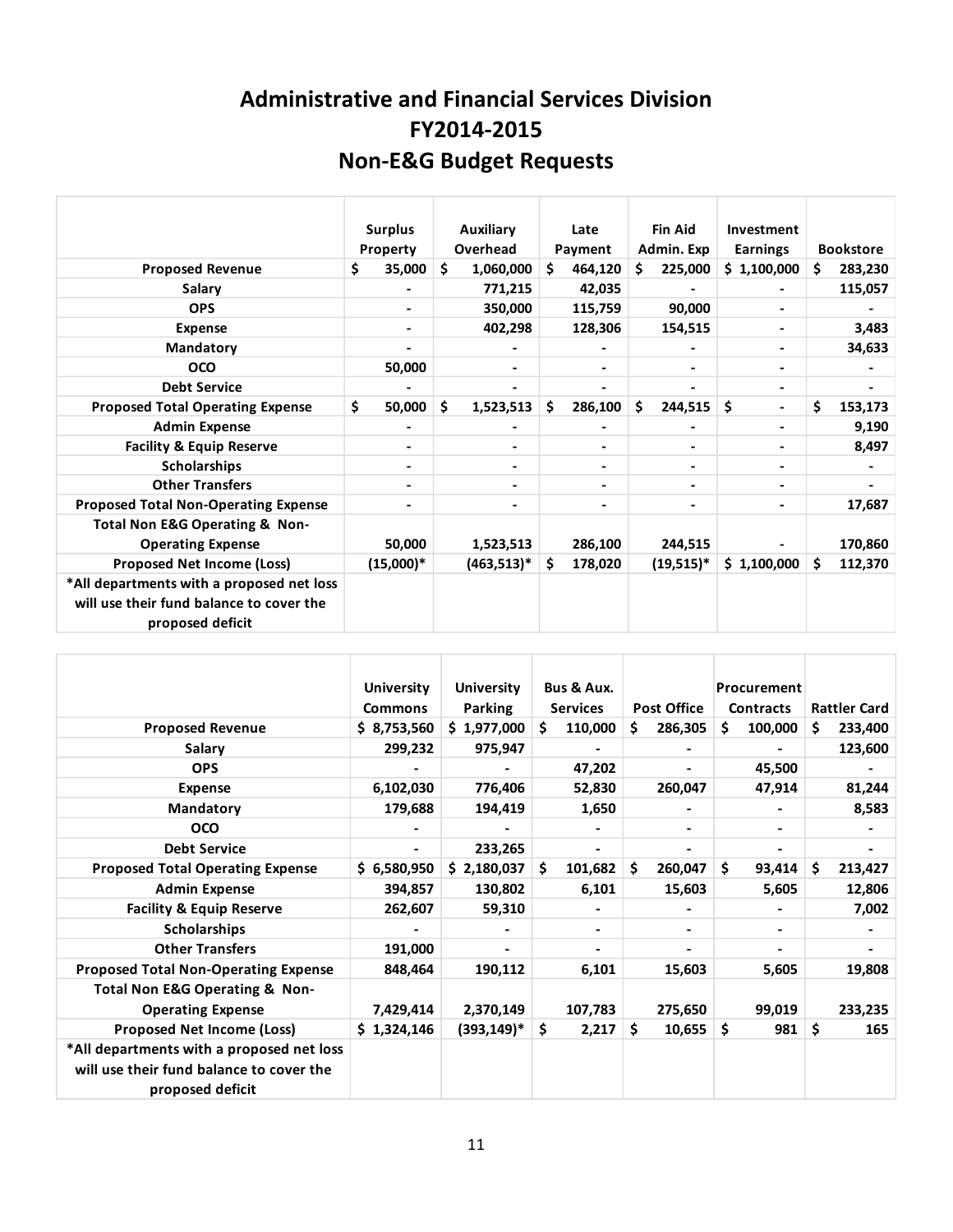## **Administrative and Financial Services Division FY2014-2015 Non-E&G Budget Requests**

|                                                                                                           | <b>BM&amp;E</b><br><b>Student</b><br>Serv. | <b>Building</b><br>Code | <b>Events</b><br>department | <b>Events</b><br>department-<br><b>Ticket Sales</b> |
|-----------------------------------------------------------------------------------------------------------|--------------------------------------------|-------------------------|-----------------------------|-----------------------------------------------------|
| <b>Proposed Revenue</b>                                                                                   | \$<br>150,000                              | \$<br>150,000           | \$<br>60,000                | \$<br>50,000                                        |
| <b>Salary</b>                                                                                             |                                            | 97,327                  |                             |                                                     |
| <b>OPS</b>                                                                                                |                                            | 51,720                  | 75,000                      |                                                     |
| <b>Expense</b>                                                                                            | 150,000                                    | 5,017                   | 28,806                      | 50,000                                              |
| <b>Mandatory</b>                                                                                          |                                            | 1,291                   |                             |                                                     |
| <b>OCO</b>                                                                                                |                                            |                         |                             |                                                     |
| <b>Debt Service</b>                                                                                       |                                            |                         |                             |                                                     |
| <b>Proposed Total Operating Expense</b>                                                                   | \$<br>150,000                              | \$<br>155,355           | \$<br>103,806               | \$<br>50,000                                        |
| <b>Admin Expense</b>                                                                                      |                                            | 9,321                   | 6,228                       |                                                     |
| <b>Facility &amp; Equip Reserve</b>                                                                       |                                            |                         |                             |                                                     |
| <b>Scholarships</b>                                                                                       |                                            |                         |                             |                                                     |
| <b>Other Transfers</b>                                                                                    |                                            |                         |                             |                                                     |
| <b>Proposed Total Non-Operating Expense</b>                                                               |                                            | 9,321                   | 6,228                       |                                                     |
| <b>Total Non E&amp;G Operating &amp; Non-</b>                                                             |                                            |                         |                             |                                                     |
| <b>Operating Expense</b>                                                                                  | 150,000                                    | 164,676                 | 110,034                     | 50,000                                              |
| <b>Proposed Net Income (Loss)</b>                                                                         | \$                                         | $(14, 676)^*$           | $(50,034)*$                 | \$                                                  |
| *All departments with a proposed net loss<br>will use their fund balance to cover the<br>proposed deficit |                                            |                         |                             |                                                     |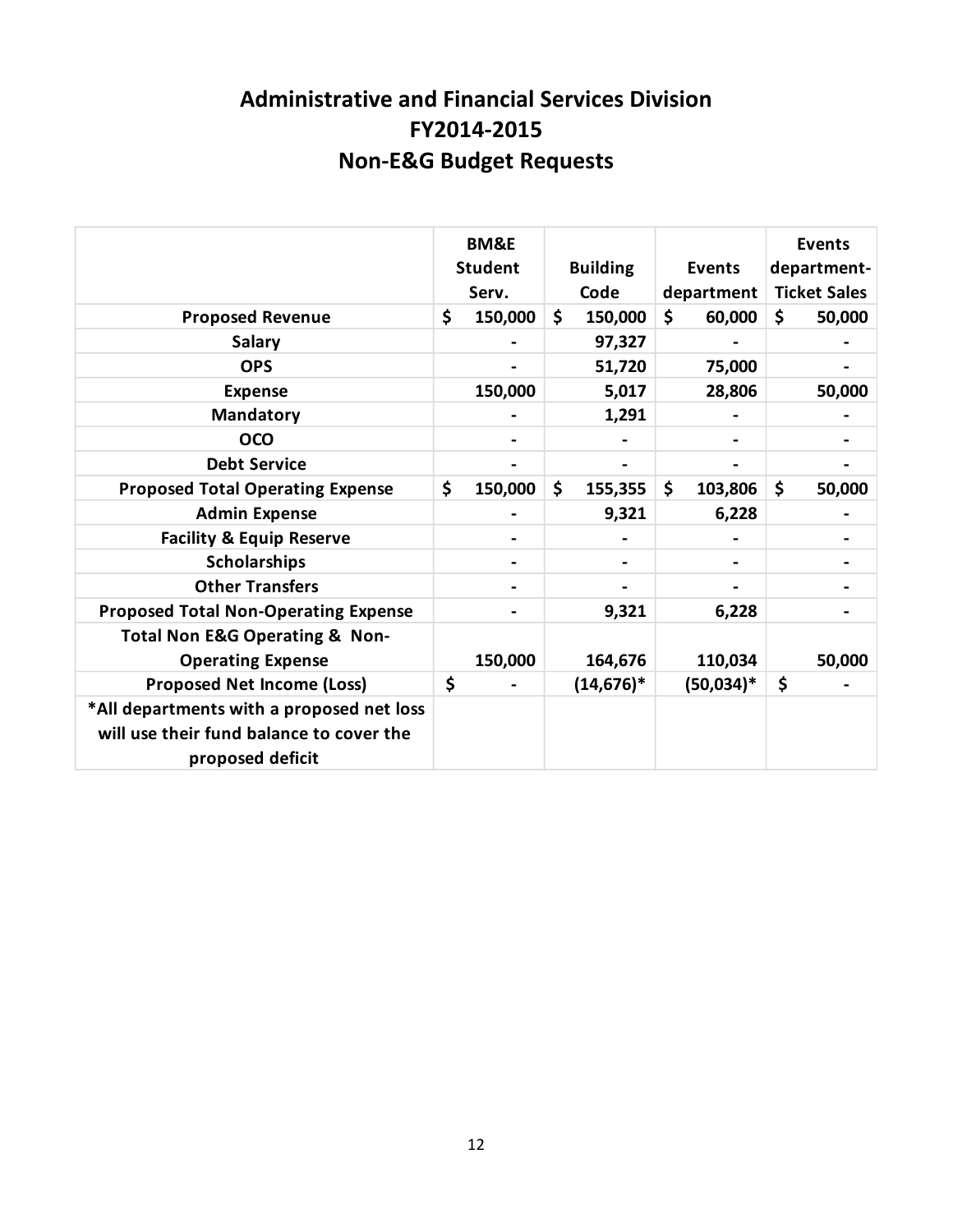## **Student Affairs Division FY2014-2015 Non-E&G Budget Requests**

|                                                                                                           | <b>Fin Aid</b><br>Admin Exp        | Orientation<br>Fee | Rattler<br><b>Aquatics</b> | <b>Student</b><br><b>Union</b> | <b>Student</b><br><b>Union</b><br><b>Bowling</b><br>Alley |
|-----------------------------------------------------------------------------------------------------------|------------------------------------|--------------------|----------------------------|--------------------------------|-----------------------------------------------------------|
| <b>Proposed Revenue</b>                                                                                   | \$<br>250,000                      | Ŝ.<br>270,000      | Ś.<br>74,200               | Ś.<br>736,449                  | Ś.<br>10,000                                              |
| Salary                                                                                                    | 153,296                            | 130,143            |                            | 432,100                        |                                                           |
| <b>OPS</b>                                                                                                | 25,000                             | 30,000             | 66,600                     | 9,000                          |                                                           |
| <b>Expense</b>                                                                                            | 98,826                             | 93,660             | 15,000                     | 128,154                        | 15,000                                                    |
| Mandatory                                                                                                 |                                    |                    |                            | 121,499                        |                                                           |
| <b>OCO</b>                                                                                                | 10,000                             |                    | 22,000                     |                                | -                                                         |
| <b>Debt Service</b>                                                                                       |                                    |                    |                            |                                | -                                                         |
| <b>Proposed Total Operating Expense</b>                                                                   | $\overline{\mathsf{s}}$<br>287,122 | ľ\$<br>253,803     | $103,600$ 5<br>ľ\$         | 690,753                        | $\mathsf{s}$<br>15,000                                    |
| <b>Admin Expense</b>                                                                                      |                                    | 15,228             | 6,216                      | 41,440                         | 900                                                       |
| <b>Facility &amp; Equip Reserve</b>                                                                       |                                    |                    | 2,226                      | 22,093                         |                                                           |
| <b>Scholarships</b>                                                                                       |                                    |                    |                            |                                |                                                           |
| <b>Other Transfers</b>                                                                                    | $\overline{\phantom{a}}$           | ٠                  |                            |                                | ٠                                                         |
| <b>Proposed Total Non-Operating Expense</b>                                                               | \$                                 | \$<br>15,228       | \$<br>8,442                | \$<br>63,533                   | \$<br>900                                                 |
| Total Non E&G Operating & Non-                                                                            |                                    |                    |                            |                                |                                                           |
| <b>Operating Expense</b>                                                                                  | 287,122                            | 269,031            | 112,042                    | 754,286                        | 15,900                                                    |
| <b>Proposed Net Income (Loss)</b>                                                                         | $$(37, 122)*$                      | \$<br>969          | \$.<br>(37, 842)           | S<br>(17, 837)                 | $(5,900)*$                                                |
| *All departments with a proposed net loss<br>will use their fund balance to cover the<br>proposed deficit |                                    |                    |                            |                                |                                                           |

|                                                                                                           |                   |               |              | <b>FAMU DPS</b>    |                    |                     |                 |
|-----------------------------------------------------------------------------------------------------------|-------------------|---------------|--------------|--------------------|--------------------|---------------------|-----------------|
|                                                                                                           | Rattler           | Campus        |              | Alarm              | <b>FAMU Child</b>  | Hosp O&M            | Counseling      |
|                                                                                                           | <b>Express</b>    | Recreation    | Famuan       | <b>Monitor</b>     | <b>Care Center</b> | <b>Student Hith</b> | <b>Services</b> |
| <b>Proposed Revenue</b>                                                                                   | \$<br>54,569      | \$<br>642,054 | Ŝ.<br>16,320 | \$<br>18,744       | \$.<br>665,937     | \$2,296,052         | ۱\$<br>360,388  |
| Salary                                                                                                    |                   | 306,503       | 16.320       |                    | 416,974            | 1,357,902           | 312,270         |
| <b>OPS</b>                                                                                                |                   | 190,500       |              |                    | 93,856             | 300,500             | 16,500          |
| <b>Expense</b>                                                                                            | 21,635            | 16,784        |              | 31,420             | 37,789             | 615,000             | 11,238          |
| Mandatory                                                                                                 |                   | 67,396        |              |                    | 44,063             | 54,762              |                 |
| oco                                                                                                       |                   |               |              | ۰                  |                    | 20,000              |                 |
| <b>Debt Service</b>                                                                                       |                   |               |              |                    |                    |                     |                 |
| <b>Proposed Total Operating Expense</b>                                                                   | \$<br>$21,635$ \$ | 581,183       | Ŝ.<br>16,320 | $31,420$ \$<br>ٔ ۶ | 592,682            | $$2,348,164$ $$$    | 340,008         |
| <b>Admin Expense</b>                                                                                      | 1,298             | 34,781        |              | 1,885              | 35,561             | 140,890             | 20,400          |
| <b>Facility &amp; Equip Reserve</b>                                                                       |                   | 19,262        |              |                    | 19,978             | 68,882              |                 |
| <b>Scholarships</b>                                                                                       |                   |               |              | ۰                  |                    |                     |                 |
| <b>Other Transfers</b>                                                                                    |                   |               |              | ۰                  |                    | 480,388             |                 |
| <b>Proposed Total Non-Operating Expense</b>                                                               | \$<br>1,298       | \$<br>54,043  | \$           | \$<br>1,885        | \$<br>55,539       | 690,160<br>s        | Ŝ<br>20,400     |
| Total Non E&G Operating & Non-                                                                            |                   |               |              |                    |                    |                     |                 |
| <b>Operating Expense</b>                                                                                  | 22,933            | 635,226       | 16,320       | 33,305             | 648,221            | 3,038,324           | 360,408         |
| Proposed Net Income (Loss)                                                                                | \$<br>31,636      | \$<br>6,828   | \$           | $$(14,561)^*$      | \$<br>17,716       | (742, 272)<br>\$    | $$(20)*$        |
| *All departments with a proposed net loss<br>will use their fund balance to cover the<br>proposed deficit |                   |               |              |                    |                    |                     |                 |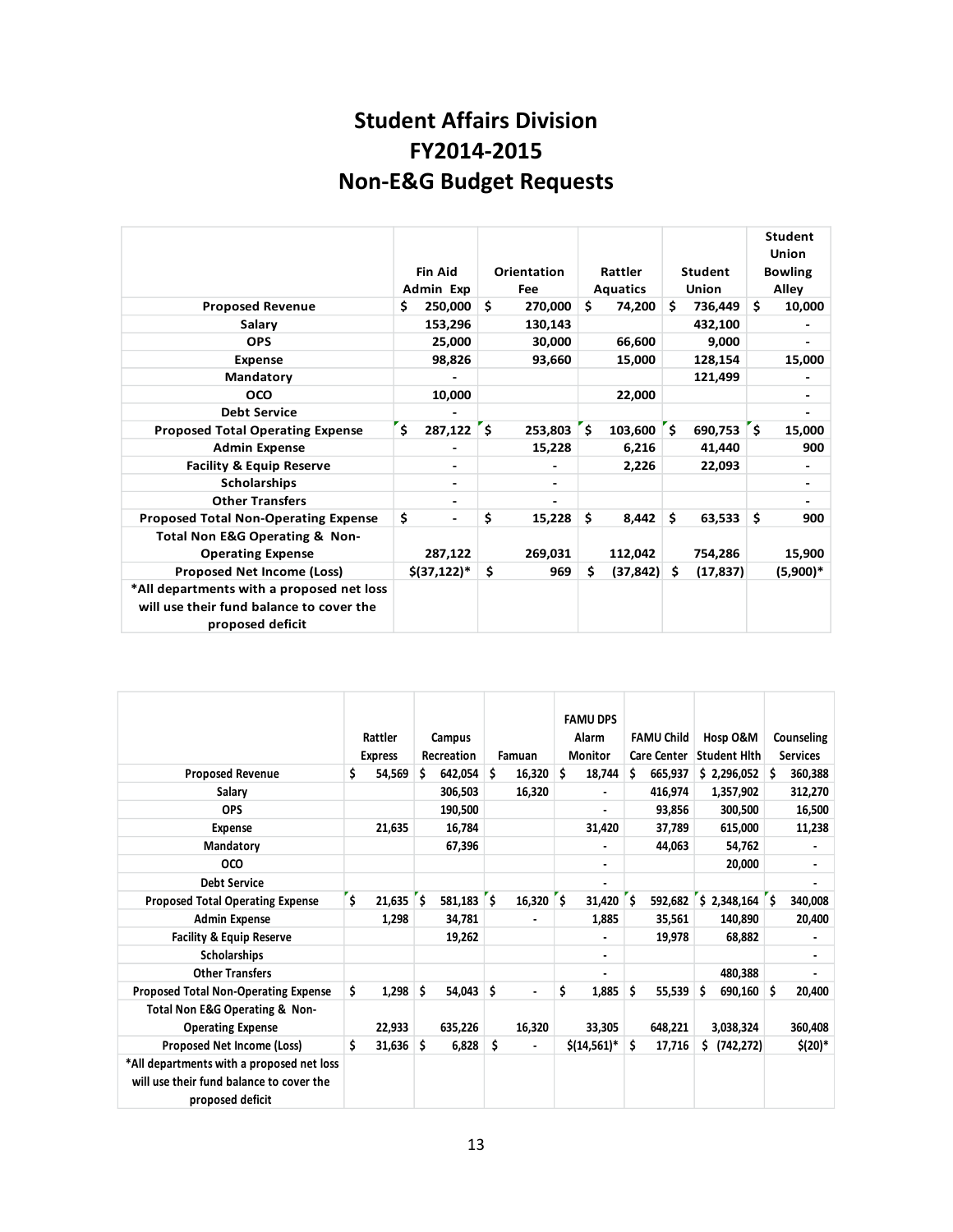## **Student Affairs Division FY2014-2015 Non-E&G Budget Requests**

|                                                                                                           | Lifescan<br><b>Fingerprinting</b> | <b>Title IV</b><br><b>Admin</b><br><b>Expense</b> | <b>Florida</b><br><b>CCWEP-</b><br><b>On Campus</b> | <b>Housing</b> |
|-----------------------------------------------------------------------------------------------------------|-----------------------------------|---------------------------------------------------|-----------------------------------------------------|----------------|
| <b>Proposed Revenue</b>                                                                                   | \$<br>20,000                      | \$<br>155,000                                     |                                                     | \$14,939,536   |
| Salary                                                                                                    |                                   | 155,456                                           |                                                     | 2,553,337      |
| <b>OPS</b>                                                                                                | 32,096                            | 20,000                                            |                                                     | 970,000        |
| <b>Expense</b>                                                                                            |                                   |                                                   |                                                     | 2,498,123      |
| <b>Mandatory</b>                                                                                          |                                   |                                                   |                                                     | 2,368,168      |
| <b>OCO</b>                                                                                                |                                   |                                                   |                                                     | 100,000        |
| <b>Debt Service</b>                                                                                       |                                   |                                                   |                                                     | 5,914,999      |
| <b>Proposed Total Operating Expense</b>                                                                   | \$<br>32,096                      | Ś.<br>175,456                                     | \$.                                                 | \$14,404,627   |
| <b>Admin Expense</b>                                                                                      | 1,926                             |                                                   |                                                     |                |
| <b>Facility &amp; Equip Reserve</b>                                                                       |                                   |                                                   |                                                     | 746,977        |
| <b>Scholarships</b>                                                                                       |                                   |                                                   |                                                     |                |
| <b>Other Transfers</b>                                                                                    |                                   |                                                   |                                                     |                |
| <b>Proposed Total Non-Operating Expense</b>                                                               | \$<br>1,926                       | Ś.                                                | \$                                                  | \$<br>746,977  |
| <b>Total Non E&amp;G Operating &amp; Non-</b><br><b>Operating Expense</b>                                 | 34,022                            | 175,456                                           |                                                     | 15,151,604     |
| Proposed Net Income (Loss)                                                                                | $$(14,022)*$                      | $$(20, 456)*$                                     | \$                                                  | $$(212,068)*$  |
| *All departments with a proposed net loss<br>will use their fund balance to cover the<br>proposed deficit |                                   |                                                   |                                                     |                |

|                                                                                                           | <b>A&amp;S Fees</b> | Scholarship<br><b>Fund 901</b> | Loan<br><b>Fund 301</b> | Loan<br>Agency<br><b>Fund 902</b> |
|-----------------------------------------------------------------------------------------------------------|---------------------|--------------------------------|-------------------------|-----------------------------------|
| <b>Proposed Revenue</b>                                                                                   | \$2,998,434         | \$3,000,000                    | \$1,900,000             | \$3,500,000                       |
| <b>Salary</b>                                                                                             | 231,623             |                                |                         |                                   |
| <b>OPS</b>                                                                                                | 178,492             |                                |                         |                                   |
| <b>Expense</b>                                                                                            | 842,254             | 3,000,000                      | 2,159,240               | 3,116,442                         |
| Mandatory                                                                                                 | 41,126              |                                |                         |                                   |
| <b>OCO</b>                                                                                                |                     |                                |                         |                                   |
| <b>Debt Service</b>                                                                                       |                     |                                |                         |                                   |
| <b>Proposed Total Operating Expense</b>                                                                   | \$1,293,495         | \$3,000,000                    | \$2,159,240             | $\frac{1}{2}$ \$ 3,116,442        |
| <b>Admin Expense</b>                                                                                      | 77,610              |                                |                         |                                   |
| <b>Facility &amp; Equip Reserve</b>                                                                       |                     |                                |                         |                                   |
| <b>Scholarships</b>                                                                                       |                     |                                |                         |                                   |
| <b>Other Transfers</b>                                                                                    |                     |                                |                         |                                   |
| <b>Proposed Total Non-Operating Expense</b>                                                               | \$<br>77,610        | \$                             | \$                      | \$                                |
| Total Non E&G Operating & Non-<br><b>Operating Expense</b>                                                | 1,371,105           | 3,000,000                      | 2,159,240               | 3,116,442                         |
| Proposed Net Income (Loss)                                                                                | \$1,627,329         | \$                             | $(259, 240)^*$          | \$<br>383,558                     |
| *All departments with a proposed net loss<br>will use their fund balance to cover the<br>proposed deficit |                     |                                |                         |                                   |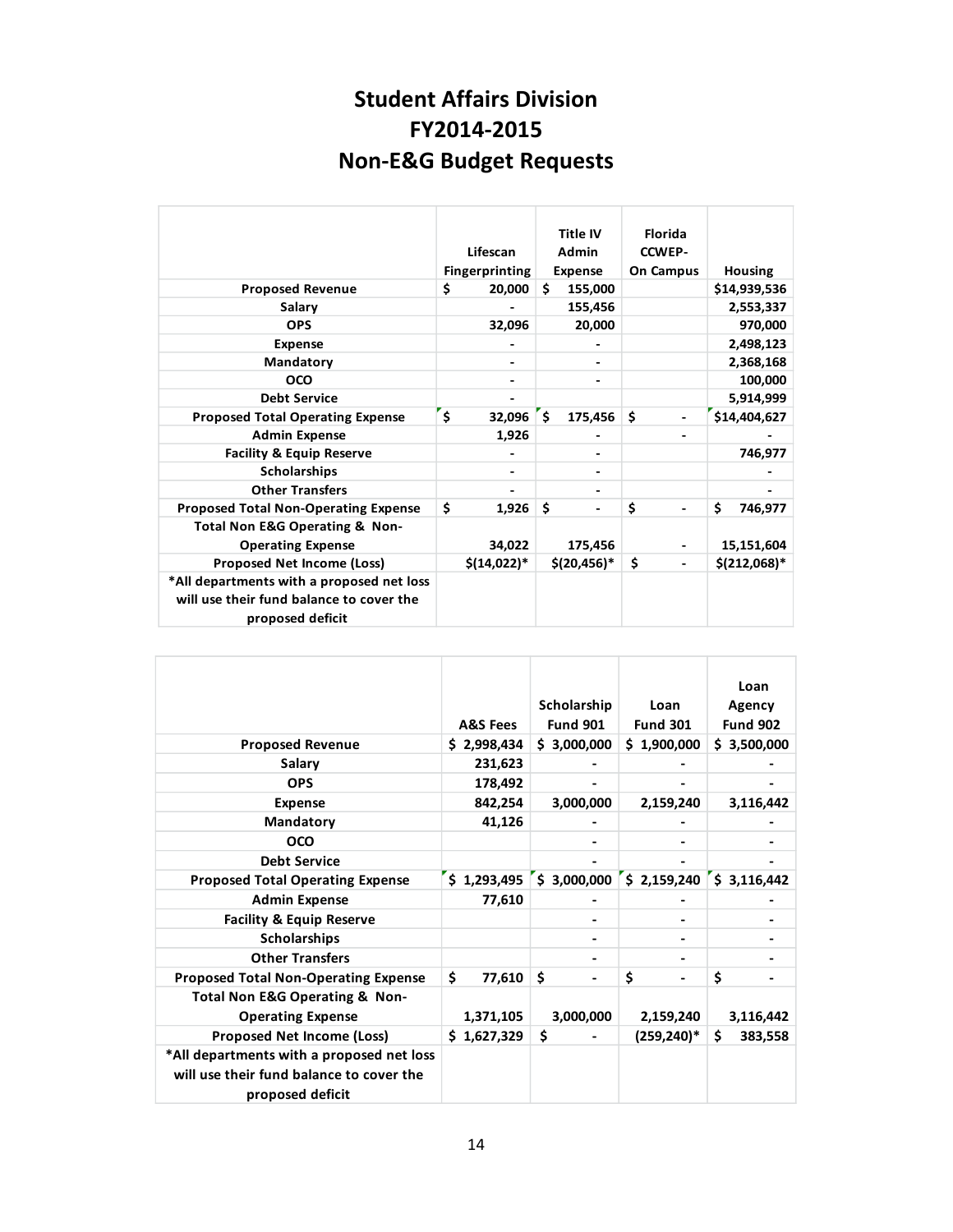## **Enterprise Information Technology Division FY2014-2015 Non-E&G Budget Requests**

|                                                                                                           | <b>Technology</b> |                                 |
|-----------------------------------------------------------------------------------------------------------|-------------------|---------------------------------|
|                                                                                                           | <b>Fee</b>        | <b>Telecommunications</b>       |
| <b>Proposed Revenue</b>                                                                                   | \$2,352,734       | \$<br>2,016,326                 |
| <b>Salary</b>                                                                                             | 445,578           | 243,863                         |
| <b>OPS</b>                                                                                                | 98,000            |                                 |
| <b>Expense</b>                                                                                            | 2,845,381         | 1,532,617                       |
| <b>Mandatory</b>                                                                                          | 25,000            | 300                             |
| OCO                                                                                                       |                   |                                 |
| <b>Debt Service</b>                                                                                       |                   |                                 |
| <b>Proposed Total Operating Expense</b>                                                                   | \$3,413,959       | $\dot{\mathsf{s}}$<br>1,776,780 |
| <b>Admin Expense</b>                                                                                      | 204,838           | 106,607                         |
| <b>Facility &amp; Equip Reserve</b>                                                                       |                   |                                 |
| <b>Scholarships</b>                                                                                       |                   |                                 |
| <b>Other Transfers</b>                                                                                    |                   |                                 |
| <b>Proposed Total Non-Operating Expense</b>                                                               | \$<br>204,838     | \$<br>106,607                   |
| <b>Total Non E&amp;G Operating &amp; Non-</b>                                                             |                   |                                 |
| <b>Operating Expense</b>                                                                                  | 3,618,797         | 1,883,387                       |
| <b>Proposed Net Income (Loss)</b>                                                                         | $(1,266,063)*$    | \$<br>132,939                   |
| *All departments with a proposed net loss<br>will use their fund balance to cover the<br>proposed deficit |                   |                                 |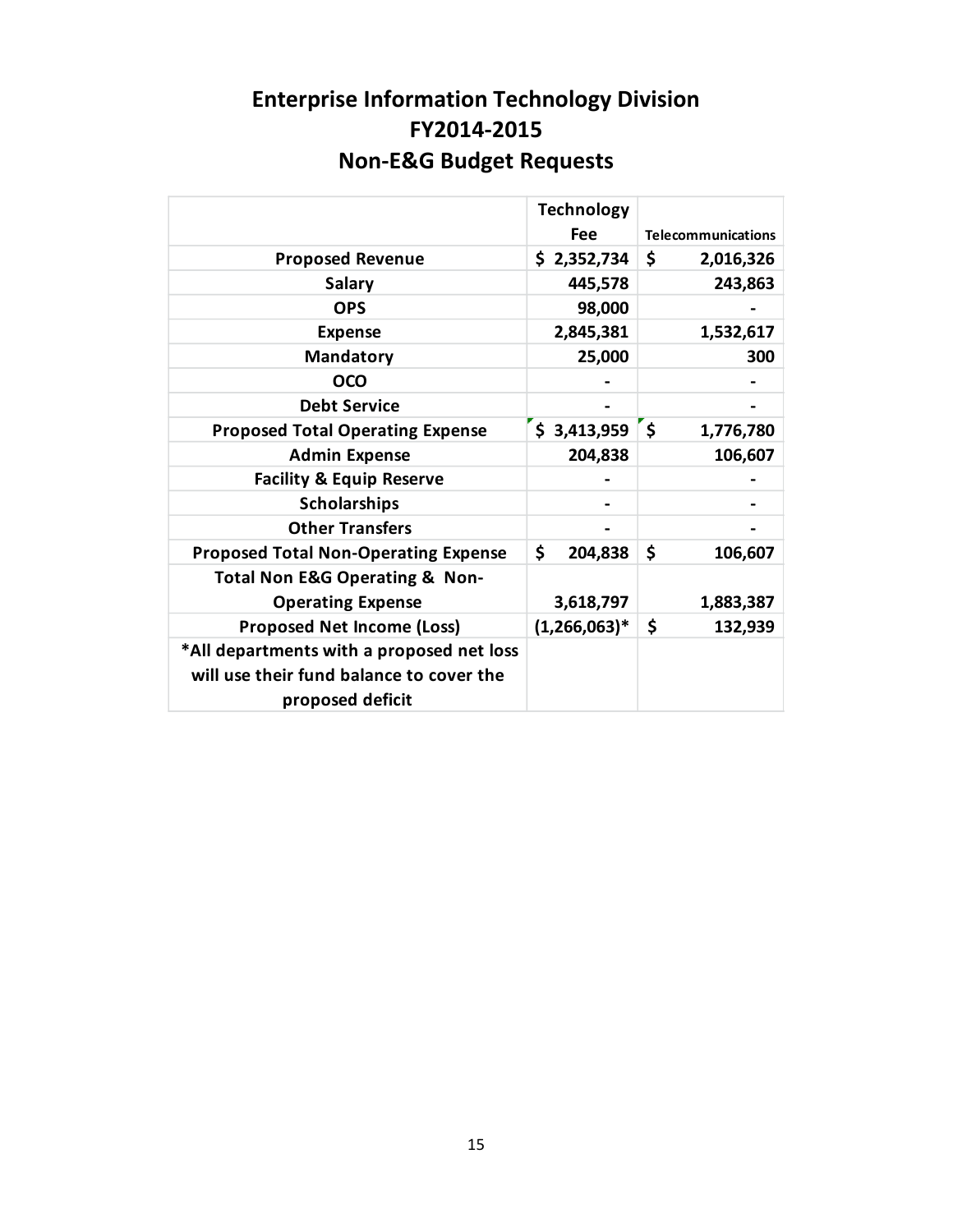## **President's Office FY2014-2015 Non-E&G Budget Requests**

|                                               | <b>Athletics</b> | <b>Concessions</b> |
|-----------------------------------------------|------------------|--------------------|
| <b>Proposed Revenue</b>                       | \$9,390,171      | \$<br>180,000      |
| <b>Salary</b>                                 | 3,611,941        |                    |
| <b>OPS</b>                                    | 130,066          |                    |
| <b>Expense</b>                                | 4,181,831        | 180,000            |
| <b>Mandatory</b>                              | 55,053           |                    |
| <b>OCO</b>                                    |                  |                    |
| <b>Debt Service</b>                           |                  |                    |
| <b>Proposed Total Operating Expense</b>       | $$7,978,891$ $$$ | 180,000            |
| <b>Admin Expense</b>                          |                  |                    |
| <b>Facility &amp; Equip Reserve</b>           |                  |                    |
| <b>Scholarships</b>                           | 1,411,280        |                    |
| <b>Other Transfers</b>                        |                  |                    |
| <b>Proposed Total Non-Operating Expense</b>   | \$1,411,280      | \$                 |
| <b>Total Non E&amp;G Operating &amp; Non-</b> |                  |                    |
| <b>Operating Expense</b>                      | 9,390,171        | 180,000            |
| <b>Proposed Net Income (Loss)</b>             |                  |                    |
| *All departments with a proposed net loss     |                  |                    |
| will use their fund balance to cover the      |                  |                    |
| proposed deficit                              |                  |                    |